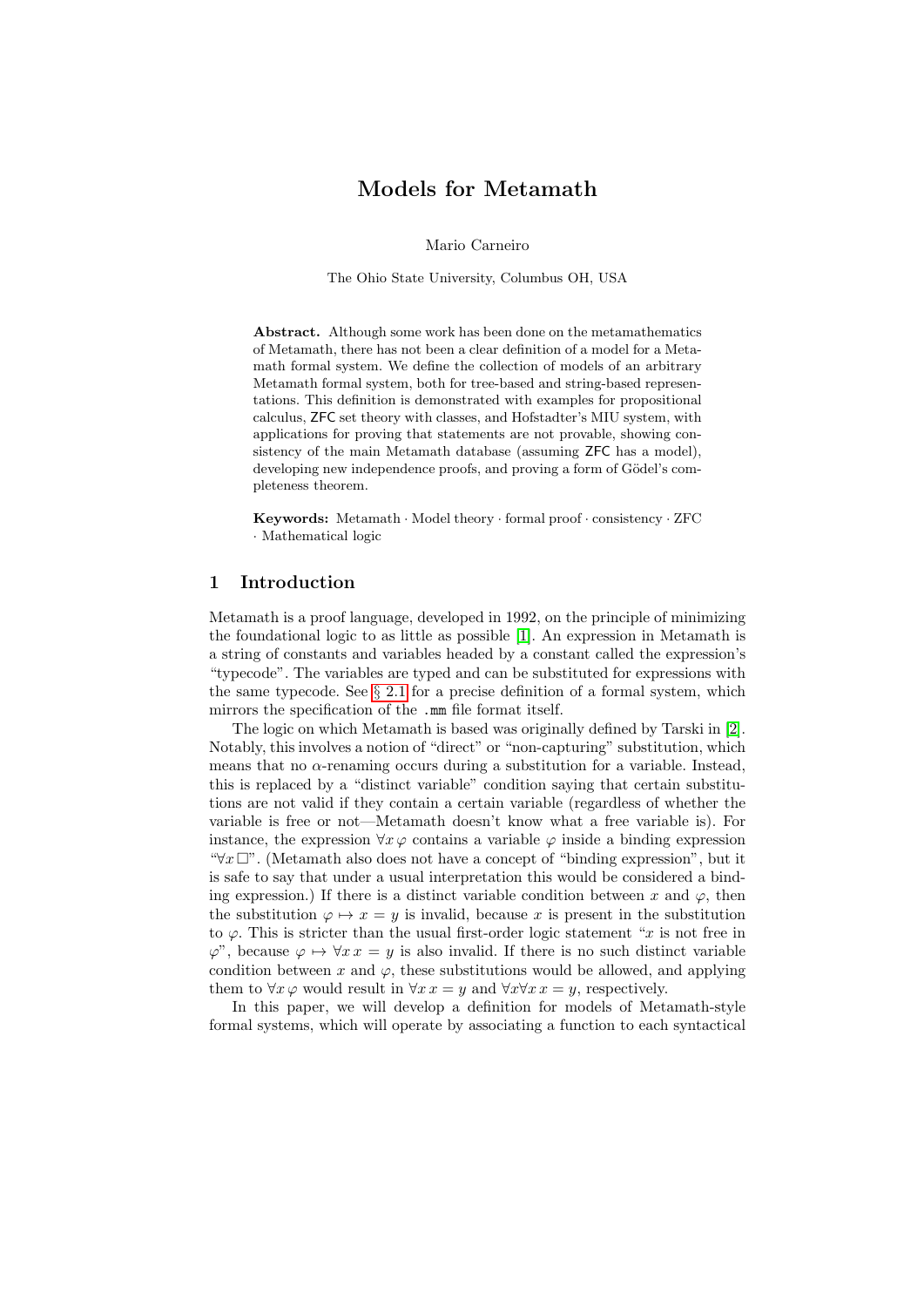construct according to its type. For example, the forall symbol is defined by the axiom "wff  $\forall x \varphi$ ", which is to say it takes as input a set variable and a wff variable, and produces a wff expression. This construct is associated to an interpretation function  $\pi_{\forall}: U_{\text{set}} \times U_{\text{wff}} \to U_{\text{wff}}$ , where  $U_{\text{set}}$  is the universe of set variables and  $U_{\text{wff}}$  is the universe of wff variables, which are each provided as part of the definition of a model.

Note the difference from the usual signature of the forall,  $\pi'_{\forall} : (M \to \mathsf{Bool}) \to$ Bool, which maps functions from the model universe  $M$  to boolean values, to a boolean value. In order to make our definition work, we need the set  $U_{\text{wff}}$  to be more complicated than just Bool. Instead, it is effectively  $(V \to M) \to$  Bool, that is, a function from assignments of variables to elements of the model, to a boolean value. In other words, a wff can be thought of as an infinite-place predicate  $\varphi(v_0, v_1, v_2, \dots)$  (although the value can only depend on finitely many of the provided variables).

#### 1.1 Grammars and trees

Unfortunately, although it is possible to define what it means to be a model for any Metamath formal system, we can't quite reduce it to a collection of interpretation functions, like it is normally done, without a way to parse the strings which are used in the proof. This leads to the idea of grammatical parsing, which we take up in earnest in  $\S$  [2.3.](#page-4-0) By separating all axioms into "syntax" axioms" and "logical axioms", we can find an isomorphism to a representation of statements as trees, with syntax axioms forming the nodes of the tree. Most interesting Metamath systems are grammatical, but for example Hofstadter's MIU system [\[3\]](#page-16-2), formalized in Metamath as miu.mm, is a valid formal system which is not grammatical (see  $\S$  [3.2\)](#page-9-0).

The main work is presented in  $\S 2$ . A short recap of Metamath's formalism as it will be used in this work is in  $\S 2.1$ , followed by the definition of a model in § [2.2.](#page-3-0) Then we define the subset of "grammatical" formal systems, which are those for which parsing is possible, in § [2.3,](#page-4-0) and rebuild the theory for a tree representation of formal systems in § [2.4.](#page-5-0) The model theory of tree formal systems is developed in  $\S 2.5$ . A selection of examples is provided in  $\S 3$ , and in particular we prove that Metamath's ZFC formalization, set.mm, has a model in [Theorem 4.](#page-12-0) Some applications of model theory are developed in  $\S 4$ , finishing with a proof of Gödel's completeness theorem in  $\S$  [4.2.](#page-15-0)

### <span id="page-1-1"></span>2 Formal definition

### <span id="page-1-0"></span>2.1 Metamath recap

We recall the definitions from Appendix C of the Metamath book [\[1\]](#page-16-0), but with a slight modification for a global type function.

1. Let CN, VR be disjoint sets, called the set of constants and variables respectively.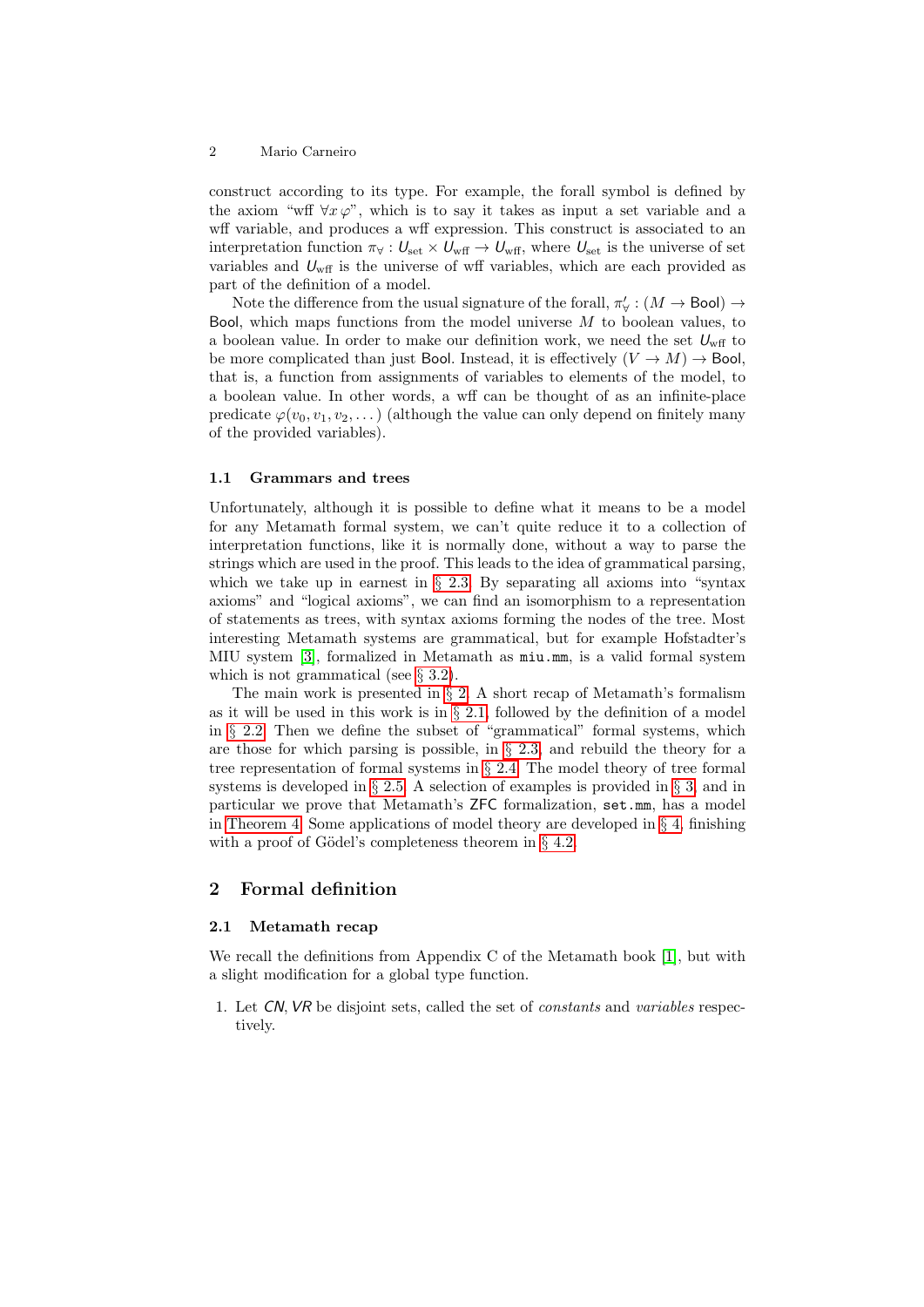| CN constants                                           |  | $\{2.1\}$ VR variables                                                  |              | $\S 2.1$ Type type of expr             | $\S$ 2.1 |
|--------------------------------------------------------|--|-------------------------------------------------------------------------|--------------|----------------------------------------|----------|
| $EX$ expressions                                       |  | $\S 2.1$ DV distinct variables                                          |              | $\S 2.1 \mathcal{V}$ variables in expr | $\S$ 2.1 |
| $\sigma$ substitution                                  |  | $\frac{1}{2}$ 2.1 VH variable hypotheses $\frac{1}{2}$ 2.1 TC typecodes |              |                                        | $\S$ 2.1 |
| $V\tau$ variable typecodes § 2.1 $U$ universe          |  |                                                                         |              | $\S 2.2$ $VL$ , $\mu$ valuations       | $\S$ 2.2 |
| $\#$ freshness relation § 2.2  <i>n</i> interpretation |  |                                                                         |              | $\S 2.2$ SA syntax axioms              | $\S$ 2.3 |
| Syn syntax for expr $\S 2.4$ ST syntax trees           |  |                                                                         | $\S 2.4 \pi$ | interpretation (tree) $\S 2.5$         |          |

Table 1. Definition cheat sheet

- 2. Let Type :  $VR \rightarrow CN$  be a function, understood to map a variable to its typecode constant.
- 3. Let  $VT = \{Type(v) | v \in VR\}$  be the set of typecodes of variables.
- 4.  $EX = \{e \in \bigcup_{n \in \omega} \binom{n}{n} \cup VR \mid (|e| > 0 \land e_0 \in CN)\}$  (the set of expressions),
- 5.  $DV = \{x \subseteq VR \mid |x| = 2\}$  (the set of distinct variable specifications), and
- 6.  $V(e) = VR \cap \{e_n \mid 0 \le n < |e|\}$  (the set of variables in an expression).
- 7. We also write  $Type(e) = e_0$  for  $e \in EX$ .
- <span id="page-2-1"></span>8. A substitution is a function  $\sigma : EX \to EX$  such that  $\sigma(\langle c \rangle) = \langle c \rangle$  for  $c \in CN$ and  $\sigma(qh) = \sigma(q)\sigma(h)$ , where adjacency denotes concatenation of sequences. (Such a function is determined by its values on  $\{\langle v \rangle | v \in \mathcal{VR}\}\.$ )
- 9. Define  $VH_v = \langle \text{Type}(v), v \rangle$ , for  $v \in \text{VR}$  (a variable hypothesis).
- 10. A pre-statement is a tuple  $\langle D, H, A \rangle$  where  $D \subseteq DV$ ,  $H \subseteq EX$  is finite, and  $A \in EX$ .
- 11. The reduct of  $\langle D, H, A \rangle$  is  $\langle D_M, H, A \rangle$  where  $D_M = D \cap \mathscr{P}(\mathcal{V}(H \cup \{A\})),$ and a statement is defined as the reduct of some pre-statement.
- 12. A formal system is a tuple  $\langle CN, VR, Type, I \rangle$  where CN, VR, Type are as above and  $\Gamma$  is a set of statements.
- <span id="page-2-0"></span>13. The *closure* of a set  $H \subseteq EX$  relative to D is the smallest set C such that:  $- H \cup \{V\}\cup\{V\}\cup\{V\}\subseteq C$ 
	- For every  $\langle D', H', A'\rangle \in \Gamma$  and every substitution  $\sigma$ , if
		- For all  $e \in H' \cup \{VH_v \mid v \in VR\}, \sigma(e) \in C$ , and
		- For all  $\{\alpha,\beta\} \in D'$ , if  $\gamma \in \mathcal{V}(\sigma(\mathcal{V}H_\alpha))$  and  $\delta \in \mathcal{V}(\sigma(\mathcal{V}H_\beta))$ , then  $\{\gamma,\delta\}\in D,$

then  $\sigma(A') \in C$ .

- 14. A pre-statement  $\langle D, H, A \rangle$  is provable if A is in the closure of H relative to D, and a theorem is a statement that is the reduct of a provable pre-statement.
- 15. Let TC be the set of typecodes of theorems. (Explicitly, this is  $TC = VT \cup$  $\{Type(A) | \langle D, H, A \rangle \in \Gamma\}.$
- 16. Two formal systems  $\langle CN, VR, Type, \Gamma \rangle$  and  $\langle CN, VR, Type, \Gamma' \rangle$  are equivalent if they generate the same set of theorems (or equivalently, if every axiom in one is a theorem of the other).

Why a global type function? A careful comparison with Appendix C of the Metamath book [\[1\]](#page-16-0) shows that in the original definition a variable only has a type locally (inside a statement), while we require all variables to have a unique and globally defined type, provided by the Type function. In practice, variables are never reintroduced with a different type, so this is not a strong requirement.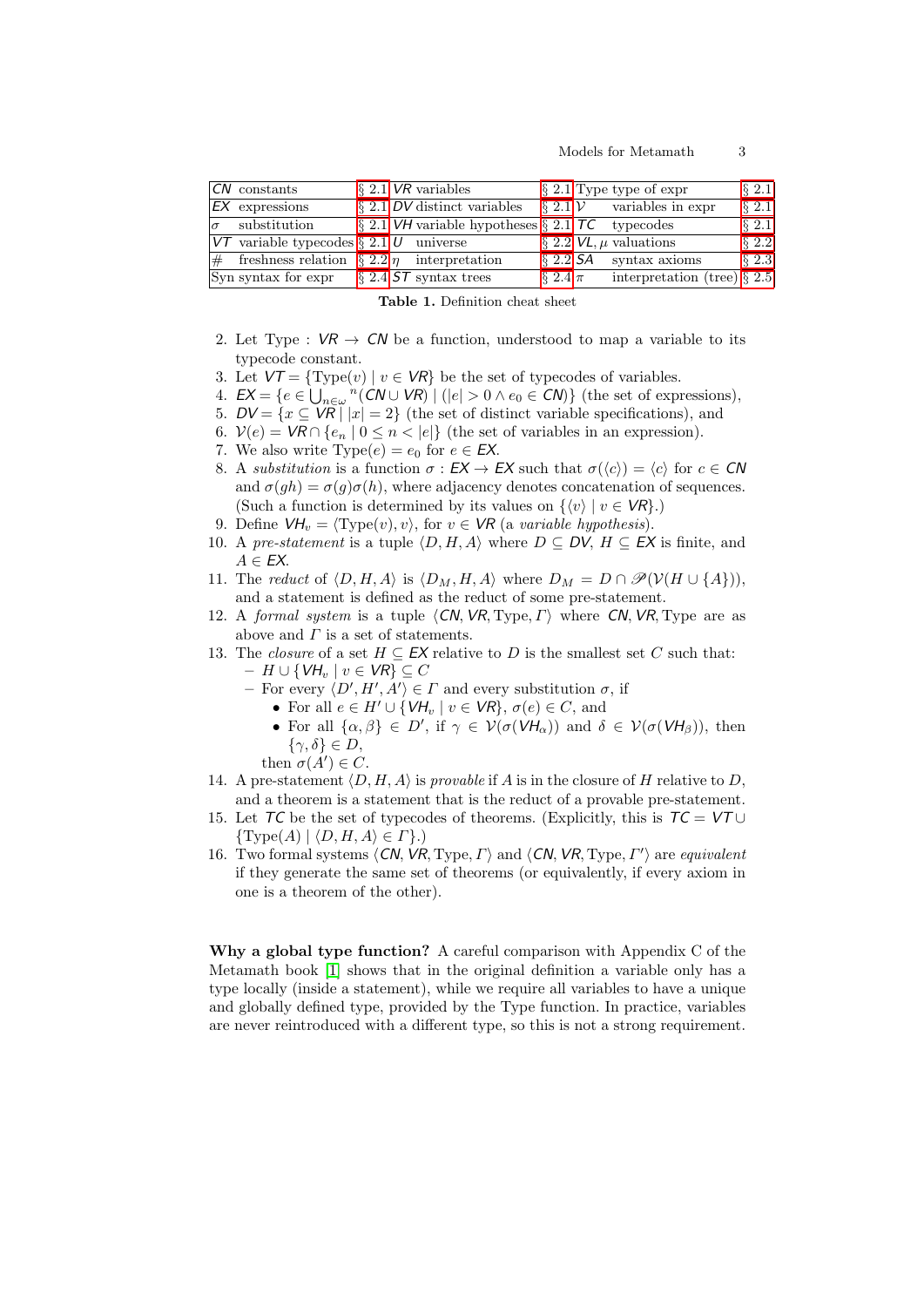Additionally, there is some ongoing work to amend the specification to disallow such multi-typed variables.

Nevertheless, it is a simple fix to convert a formal system with multi-typed variables to one with a global type function: Take the set of variables to be  $VT \times VR$ , and define Type $(c, v) = c$ . Then whenever a variable v appears in a statement with type c, use the variable  $\langle c, v \rangle$  instead. This is equivalent to just prepending the type of the variable to its name, so that uses of the same variable with a different type are distinguished.

### <span id="page-3-0"></span>2.2 Models of formal systems

Fix a collection of sets  $U_c$  for  $c \in \mathcal{TC}$ , which will represent the "universe" of objects of each typecode.

**Definition 1.** A valuation is a function  $\mu$  on VR such that  $\mu(v) \in U_{Type(v)}$  for all  $v \in \mathsf{VR}$ . The set of all valuations is denoted by  $\mathsf{VL}$ .

**Definition 2.** A freshness relation  $\#$  is a symmetric relation on the disjoint union  $\bigcup U = \bigcup_{c \in \mathcal{TC}} U_c$  such that for any  $c \in \mathsf{VT}$  and any finite set  $W \subseteq \bigcup U$ , there is a  $v \in U_c$  with  $v \# w$  for all  $w \in W$ .

<span id="page-3-1"></span>**Definition 3.** A model of the formal system  $\langle CN, VR, Type, \Gamma \rangle$  is a tuple  $\langle U, \#, \Pi \rangle$  $\eta$ ) where U is a function on TC and  $\#$  is a freshness relation, and for each  $\mu \in \mathsf{VL}, \eta_\mu$  is a partial function on EX such that:

- (Type correctness) For all  $e \in \mathsf{EX}$ , if  $\eta_{\mu}(e)$  is defined then  $\eta_{\mu}(e) \in U_{\text{Type}(e)}$ .
- (Variable application) For all  $v \in VR$ ,  $\eta_{\mu}(VH_v) = \mu(v)$ .
- $-$  (Axiom application) For each  $\langle D, H, A \rangle \in \Gamma$ , if
	- $\mu(\alpha) \neq \mu(\beta)$  for all  $\{\alpha, \beta\} \in D$ , and
	- $\eta_{\mu}(h)$  is defined for all  $h \in H$ ,
	- then  $\eta_{\mu}(A)$  is defined.
- (Substitution property) For each substitution σ and  $e$  ∈ EX,  $η<sub>μ</sub>(σ(e))$  =  $\eta_{\sigma(\mu)}(e)$ , where  $\sigma(\mu) \in \mathsf{VL}$  is defined by  $\sigma(\mu)(v) = \eta_{\mu}(\sigma(\mathsf{V}H_v)).$
- (Dependence on present variables) For all  $\nu \in \mathsf{VL}$ ,  $e \in \mathsf{EX}$ , If  $\mu(v) = \nu(v)$ for all  $v \in V(e)$ , then  $\eta_{\mu}(e) = \eta_{\nu}(e)$ .
- $-$  (Freshness substitution) For all v ∈  $□$  U, e ∈ EX, if  $η<sub>μ</sub>(e)$  is defined and  $v \# \mu(w)$  for all  $w \in V(e)$ , then  $v \# \eta_\mu(e)$ .

Here equality means that one side is defined iff the other is and they have the same value. We say that  $e \in EX$  is true in the model if  $\eta_{\mu}(e)$  is defined for all  $\mu \in \mathsf{VL}.$ 

The key property of a model is soundness, the fact that the axiom application law applies also to theorems.

**Theorem 1.** For any theorem  $\langle D, H, A \rangle$ , if  $\mu(\alpha) \# \mu(\beta)$  for all  $\{\alpha, \beta\} \in D$  and  $\eta_{\mu}(h)$  is defined for all  $h \in H$ , then  $\eta_{\mu}(A)$  is defined.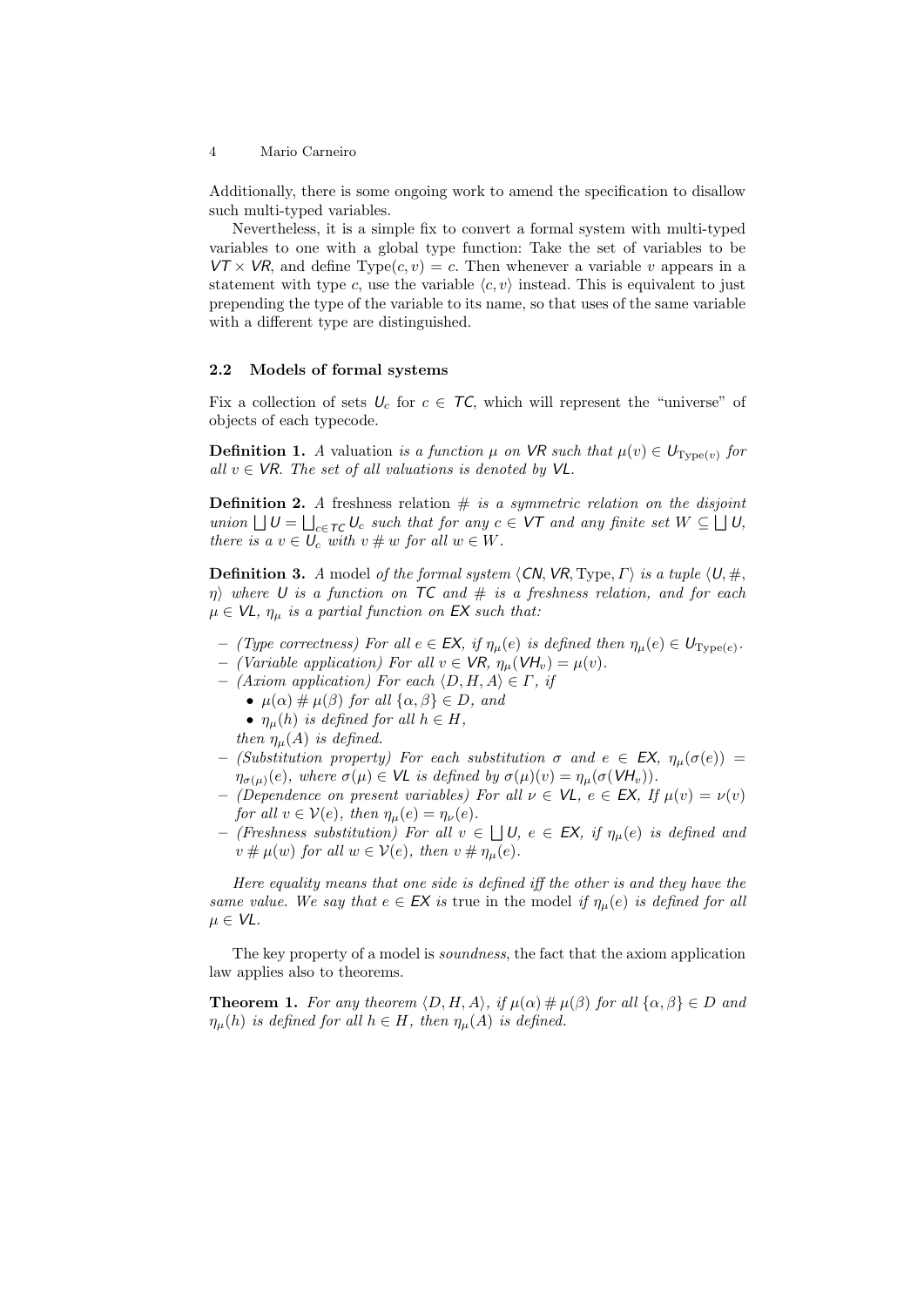*Proof.* By dependence on present variables, we may replace  $\mu$  by any other  $\mu'$ such that  $\mu(v) = \mu'(v)$  for all  $v \in \mathcal{V}(H \cup \{A\})$  without affecting the truth of the hypotheses or conclusion. If  $\langle D, H, A \rangle$  is the reduct of  $\langle D', H, A \rangle$  where  $D'$  refers to finitely many additional variables (i.e.  $D' \subseteq \mathcal{P}(V)$  for some finite set  $V \supseteq$  $V(H \cup \{A\}))$ , order these as  $V = \{v_1, ..., v_n\}$  with  $V(H \cup \{A\}) = \{v_1, ..., v_k\}$ for some  $k \leq n$ . Then use the freshness constraint to recursively select values  $\mu'(v_i)$  for each  $k < i \leq n$  such that  $\mu'(v_i) \# \mu'(v_j)$  for all  $j < i$ . Then this new  $\mu'$  will satisfy the hypothesis  $\mu'(\alpha) \neq \mu'(\beta)$  for all  $\{\alpha, \beta\} \in D'$ , so that it suffices to prove the theorem for provable pre-statements.

We prove by induction that whenever  $A$  is in the closure of  $H$  relative to  $D$ ,  $\eta_{\mu}(A)$  is defined. If  $A \in H$ , it is true by assumption, and if  $A = VH_{\nu}$  for some  $v \in VR$ , then it is true by the variable application law. Otherwise we are given  $\langle D', H', A' \rangle \in \Gamma$  and a substitution  $\sigma$ , such that for all  $e \in H' \cup \{VH_v \mid v \in VR\},$  $\eta_{\mu}(\sigma(e))$  is defined (by the induction hypothesis), and for all  $\{\alpha,\beta\} \in D'$ , if  $\gamma \in \mathcal{V}(\sigma(VH_{\alpha}))$  and  $\delta \in \mathcal{V}(\sigma(VH_{\beta}))$ , then  $\{\gamma, \delta\} \in D$ , and we wish to show that  $\eta_{\mu}(A)$ , with  $A = \sigma(A')$ , is defined.

For each  $\gamma \in \mathcal{V}(\sigma(VH_\alpha))$  and  $\delta \in \mathcal{V}(\sigma(VH_\beta)), \{\gamma, \delta\} \in D$  implies  $\mu(\gamma) \neq \mu(\delta)$ from the theorem hypothesis, hence by freshness substitution on the left and the right,  $\mu(\gamma) \text{# } \eta_{\mu}(\sigma(VH_{\beta}))$ , and then  $\eta_{\mu}(\sigma(VH_{\alpha})) \text{# } \eta_{\mu}(\sigma(VH_{\beta}))$ , or equivalently,  $\sigma(\mu)(\alpha) \# \sigma(\mu)(\beta)$  for each  $\{\alpha, \beta\} \in D'.$ 

Apply the axiom application law to  $\sigma(\mu)$  and  $\langle D', H', A' \rangle$ . The substitution property reduces  $\eta_\mu(\sigma(e))$  to  $\eta_{\sigma(\mu)}(e)$  in the hypotheses, and  $\eta_{\sigma(\mu)}(A')$  to  $\eta_{\mu}(\sigma(A'))$  in the conclusion, hence  $\eta_{\mu}(\sigma(A'))$  is defined, as we wished to show.  $\Box$ 

In particular, if  $\langle \emptyset, \emptyset, A \rangle$  is provable, then  $\eta_{\mu}(A)$  is defined for all  $\mu \in \mathsf{VL}$ , which makes it a useful technique for showing that certain strings are not provable (see  $\S$  [4.1\)](#page-14-1).

For any formal system, there is a model, where  $U_c = \{*\}$  for each  $c, * \# *$ is true, and  $\eta_{\mu}(e) = *$  for all  $\mu, e$ . Thus statements like "formal system X has a model" are not as useful here as they are in first-order logic. To marginalize this kind of model, we will call a model where each  $\eta_{\mu}$  is a total function *trivial*. (We will have a slightly wider definition of trivial model given grammatical information, cf. [Definition 6.](#page-5-1))

Although this defines the property of being a model under the full generality of Metamath formal systems, the process simplifies considerably when expressions can be parsed according to a grammar.

### <span id="page-4-0"></span>2.3 Grammatical parsing

**Definition 4.** A formal system is said to be weakly grammatical if for every  $\langle D, H, A \rangle \in \Gamma$ , if Type $(A) \in \mathcal{V}$ , then there is some axiom  $\langle \emptyset, \emptyset, A' \rangle \in \Gamma$  such that  $\sigma(A') = A$  for some substitution  $\sigma$  and no variable occurs more than once  $in A'.$ 

For these systems we will define

$$
\mathsf{SA} = \{ A \mid \langle \emptyset, \emptyset, A \rangle \in \Gamma \land \text{Type}(A) \in \mathsf{VT} \land \forall mn, (A_m = A_n \in \mathsf{VR} \rightarrow m = n) \},\
$$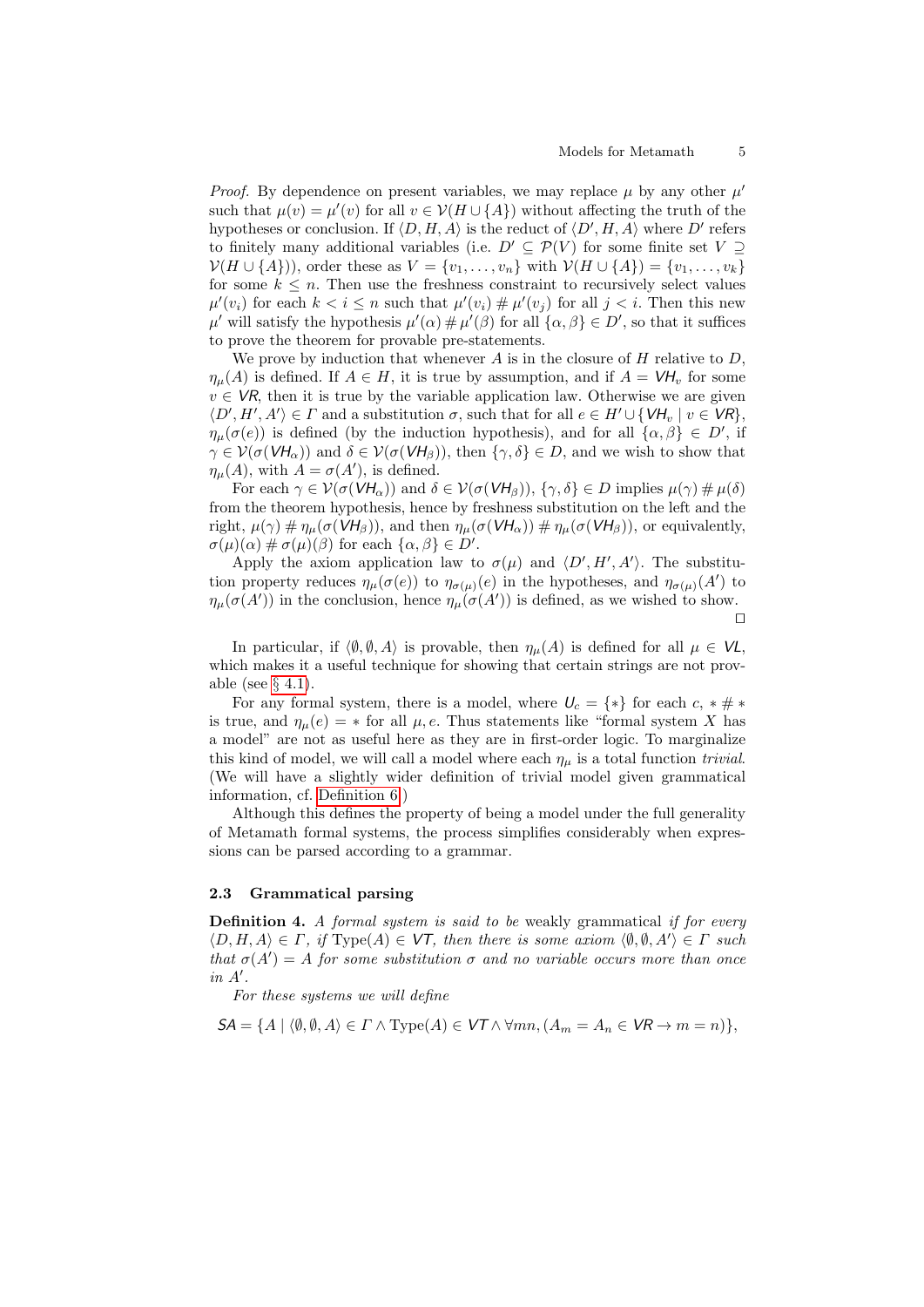the set of syntax axioms. (We will identify the expression A with its statement  $\langle \emptyset, \emptyset, A \rangle$  when discussing syntax axioms.)

For example, any context-free grammar is a weakly grammatical formal system, where each production translates to a syntax axiom, and each nonterminal translates to a variable typecode. Most recursive definitions of a well-formed formula will fit this bill, although we can't capture the notion of bound variables with this alone.

Conversely, a weakly grammatical formal system yields a context-free grammar, where the terminals are  $CN \setminus VT$ , the non-terminals are  $VT$ , and for each  $A \in \mathcal{S}A$  there is a production Type(A)  $\rightarrow \alpha$ , where  $\alpha_n = A_{n+1} \in \mathcal{CN}$  if  $A_{n+1} \in \mathbb{C}N$  or  $\alpha_n = \text{Type}(A_{n+1}) \in \mathsf{VT}$  if  $A_{n+1} \in \mathsf{VR}$ . (This assumes that  $A_{n+1} \in V\mathcal{T}$  is always false, but the two sets can be disjointified if this is not the case.)

Definition 5. A grammatical formal system is a weakly grammatical formal system augmented with a function Syn :  $TC \rightarrow VT$  such that  $Syn(c) = c$  for all  $c \in \nu\mathcal{T}$  and, defining  $\text{Syn}(e)$  for  $e \in \mathsf{EX}$  such that  $\text{Syn}(e)_0 = \text{Syn}(e_0)$  and  $\text{Syn}(e)_n = e_n$  for  $n > 0$ ,  $\langle \emptyset, \emptyset, \text{Syn}(e) \rangle$  is a provable statement for all  $\langle D, H, A \rangle \in$  $\Gamma$  and  $e \in H \cup \{A\}.$ 

Remark 1. Of course, this notion is of interest primarily because it is satisfied by all major Metamath databases; in particular, set.mm is a grammatical formal system, with  $VT = \{\text{set}, \text{class}, \text{wff}\}, \ \mathcal{TC} = VT \cup \{\vdash\}, \text{ and } \text{Syn}(\vdash) = \text{wff}.$ 

<span id="page-5-1"></span>**Definition 6.** A model of a grammatical formal system is a model in the sense of [Definition 3](#page-3-1) which additionally satisfies  $U_c \subseteq U_{\text{Syn}(c)}$ ,  $v \# w_c \leftrightarrow v \# w_{\text{Syn}(c)}$ when  $w \in U_c$  (and  $w_c$ ,  $w_{\text{Syn}(c)}$  are its copies in the disjoint union), and  $\eta_{\mu}(e) = \eta_{\mu}(\text{Syn}(e))$  if the latter is in  $U_c$ , otherwise undefined. Such a model is trivial if  $U_c = U_{\text{Syn}(c)}$  for all  $c \in \mathcal{TC}$ .

#### <span id="page-5-0"></span>2.4 Tree representation of formal systems

The inductive definition of the closure of a set of statements immediately leads to a tree representation of proofs. A proof tree is a tree with nodes labeled by statements and edges labeled by expressions.

**Definition 7.** We inductively define the statement "T is a proof tree for  $A$ " (relative to  $D, H$ ) as follows:

- For each  $e \in H \cup \{V\}_{v}$  |  $v \in VR\}$ , the single-node tree labeled by the reduct of  $\langle D, H, e \rangle$  is a proof tree for e.
- For every  $\langle D', H', A'\rangle \in \Gamma$  and every substitution  $\sigma$  satisfying the conditions for  $\sigma(A') \in C$  in § [2.1.13,](#page-2-0) the tree labeled by  $\langle D', H', A' \rangle$  with edges for each  $e \in H' \cup V(H \cup \{A\})$  leading to a proof tree for  $\sigma(e)$ , is a proof tree for  $\sigma(A')$ .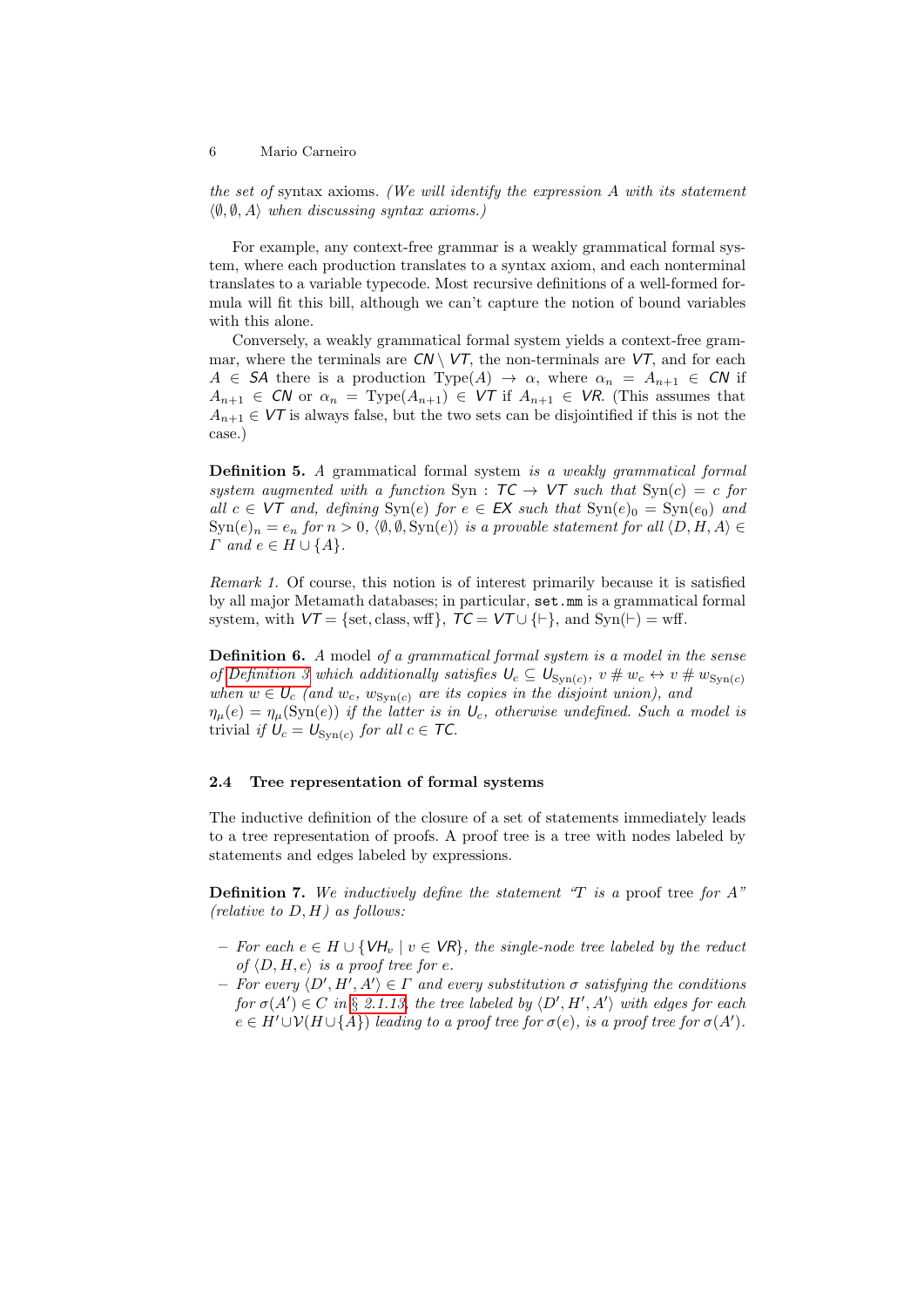The definition of closure ensures that there is a proof tree for A relative to  $D, H$  iff  $\langle D, H, A \rangle$  is provable pre-statement. (The branches for variables outside  $V(H \cup \{A\})$  are discarded because they can always be replaced by the trivial substitution  $\sigma(\langle v \rangle) = \langle v \rangle$  without affecting the closure deduction.) Additionally, we can prove by induction that every proof tree  $T$  encodes a unique expression  $\text{Expr}(T)$ .

**Definition 8.** An unambiguous formal system is a grammatical formal system whose associated context-free grammar is unambiguous.

Remark 2. Note that for this to make sense we need SA to contain only axioms and not theorems, i.e. this property is not preserved by equivalence of formal systems. For such systems every Expr is an injection when restricted to the set ST of syntax trees, trees T relative to  $\emptyset$ ,  $\emptyset$  such that Type(T) := Type(Expr(T))  $\in$ VT (or equivalently,  $Type(T) = Type(A) \in VT$  where  $\langle D, H, A \rangle$  is the root of T). The subtrees of a syntax tree are also syntax trees, and the nodes are syntax axioms, with variables (of the form  $VH_v$ ) at the leaves.

With this, we can "rebuild" the whole theory using trees instead of strings, because the all valid substitutions have unique proof tree representations. The expressions in this new language will be trees, whose nodes are syntax axioms such as  $\mathbf{w} = \mathbf{w} \cdot \mathbf{w}$  ( $\varphi \wedge \psi$ )", representing the "and" function, with variables at the leaves. However, we no longer need to know that wa has any structure of its own, besides the fact that it takes two wff variables and produces a wff. Thus we can discard the set  $\mathcal{CN}$  entirely. (That is, the constant "(" has no meaning of its own here.)

Instead, we take as inputs to the construction the set  $TC'$  of typecodes, a set  $VR'$  of variables, a set  $SA'$  of things we call syntax axioms, although they have no internal structure, the function Type':  $VR' \cup SA' \rightarrow VT'$ , as well as Syn':  $TC' \rightarrow VT'$ . A tree  $T \in ST'$  is either a variable from  $VR'$  or a syntax axiom  $a \in S A'$  connecting to more subtrees; each syntax axiom has a set  $v_i^a$  of variables labeling the edges, and a type  $Type'(a)$ ;  $Type'(T)$  is defined as the type of the root of T.

We replace  $EX$  in the string representation with  $EX'$ , which consists of tuples  $\langle c, T \rangle$  where  $c \in \mathcal{TC}, T \in \mathcal{ST}$ , and  $\text{Syn}'(c) = \text{Type}'(T)$ . We extend Type' to  $\mathcal{EX}'$ by Type'( $\langle c, T \rangle$ ) = c.  $V'(T)$  is defined by induction such that  $V'(v) = \{v\}$  and  $\mathcal{V}'(T)$  at a syntax axiom is the union of  $\mathcal{V}'(T_i)$  over the child subtrees  $T_i$ . A substitution  $\sigma$  is a function  $\mathsf{S}\mathcal{T}' \to \mathsf{S}\mathcal{T}'$  such that  $\sigma(a[T_1, \ldots, T_n]) = a[\sigma(T_1), \ldots, \sigma(T_n)]$ for each syntax axiom  $a$ , with the value at variables left undetermined, extended to  $E X' \to E X'$  by  $\sigma(\langle c, T \rangle) = \langle c, \sigma(T) \rangle$ .

Pre-statements and statements are defined exactly as before: A pre-statement is a tuple  $(D, H, A)$  where  $D \subseteq DV$ ,  $H \subseteq EX'$  is finite, and  $A \in EX'$ . The reduct of  $\langle D, H, A \rangle$  is  $\langle D_M, H, A \rangle$  where  $D_M = D \cap \mathscr{P}(\mathcal{V}'(H \cup \{A\}))$ . A tree formal system (this time unambiguous by definition) is a tuple  $\langle T\mathcal{C}, \nu\mathcal{R}', S\mathcal{A}', \text{Type}', \text{Syn}', \Gamma' \rangle$ where  $\Gamma'$  is a set of statements. The closure of a set  $H \subseteq EX'$  relative to D is defined as in the string case, but the base case instead takes  $H \subseteq C$  and  $\langle \text{Type}'(T), T \rangle \in C$  for every  $T \in \mathcal{ST}'$ .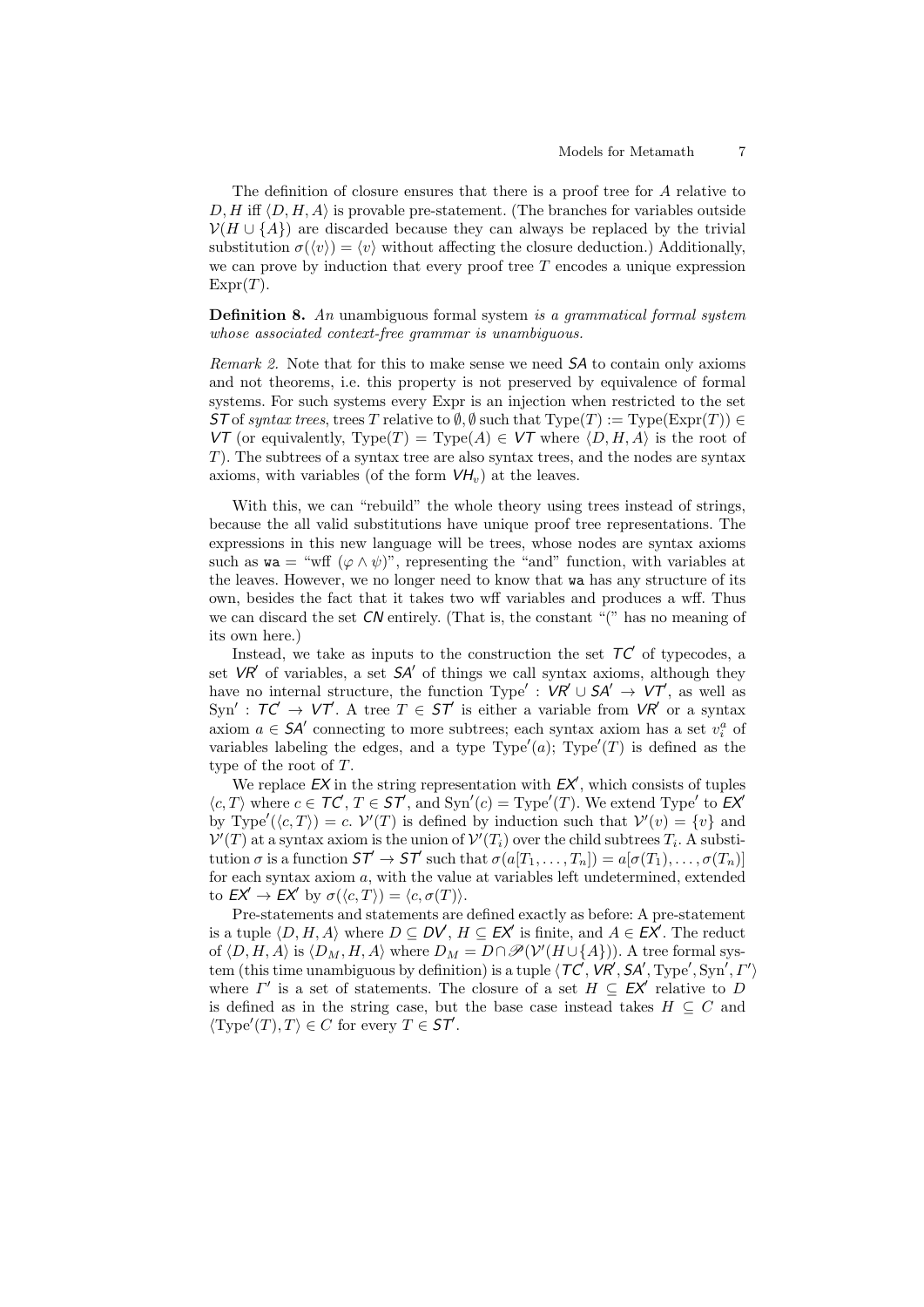To map an unambiguous formal system  $\langle CN, VR, Type, I, Syn \rangle$  to a tree formal system  $\langle TC, VR', SA', Type', \text{Syn}', \Gamma' \rangle$ , one takes  $TC' = TC$ , VR' to be the set of  $VH_v$  singleton trees for  $v \in VR$ ,  $SA' = SA$ ,  $Type'(T) = Type(T)$ ,  $\text{Sym}' = \text{Syn}, \text{ and } \Gamma' = \{ \langle D, \{t(h) \mid h \in H\}, t(A) \rangle \mid \langle D, H, A \rangle \in \Gamma \setminus \mathsf{ST} \}, \text{ where }$  $t(e) = {\text{Type}(e), \text{Expr}^{-1}(\text{Syn}(e))}.$ 

These two formal systems are isomorphic, in the sense that expressions and statements can be mapped freely, respecting the definitions of theorems and axioms, variables and typecodes.

#### <span id="page-7-0"></span>2.5 Models of tree formal systems

Given the isomorphism of the previous section, the model theory of unambiguous formal systems can be mapped to models of tree formal systems, with  $\langle U, \#, \eta \rangle$ satisfying an exactly equivalent set of properties. But the major advantage of the tree formulation is that the substitution property implies that  $\eta$  is completely determined except at syntax axioms, so for trees we will replace  $\eta$  with a new function  $\pi$ .

**Definition 9.** Given a function U on  $TC'$  satisfying  $U_c \subseteq U_{\text{Syn}(c)}$ , and  $\pi$  a SAindexed family of functions, where  $\pi_a: \prod_i U_{\text{Type}(v_i^a)} \to U_{\text{Type}(a)}$  for each  $a \in \mathsf{SA}$ , define  $\eta_{\mu}$  for  $\mu \in \mathsf{VL}$  recursively such that:

- For all  $v \in \mathsf{VR}, \eta_{\mu}(v) = \mu(v)$ .
- For each T ∈ ST with a ∈ SA at the root, ηµ(T) = πa({ηµ(Ti)}i)
- $-$  For  $e = \langle c, T \rangle \in \mathsf{EX'}$ ,  $\eta_{\mu}(e) = \eta_{\mu}(T)$  if  $\eta_{\mu}(T) \in U_c$ , otherwise undefined.

**Definition 10.** A model of a tree formal system is a tuple  $\langle U, \#, \pi \rangle$  where U is a function on  $TC$  satisfying  $U_c \subseteq U_{Sym(c)}$ , and # is a freshness relation (which is extended from  $\bigsqcup_{v\in\mathsf{VT}}\mathsf{U}_c$  to  $\bigsqcup_{v\in\mathsf{TC}}\mathsf{U}_c$  by setting  $v\mathbin{\#} w_c$  iff  $v\mathbin{\#} w_{\mathsf{Syn}(c)}$  for the copies of w in the disjoint union), and  $\pi$  is a SA-indexed family of functions, where  $\pi_a: \prod_i U_{Type(v_i^a)} \to U_{Type(a)}$  for each  $a \in SA$ , such that for each  $\mu \in VI$ , and defining η as above:

- $-$  For each  $\langle D, H, A \rangle \in \Gamma'$ , if
	- $\mu(\alpha) \neq \mu(\beta)$  for all  $\{\alpha, \beta\} \in D$ , and
	- $\eta_{\mu}(h)$  is defined for all  $h \in H$ ,
	- then  $\eta_{\mu}(A)$  is defined.
- $-$  For all  $v \in ∎$ U,  $a \in SA$ , and  $f \in ∏<sub>Type(v<sub>i</sub><sup>a</sup>)</sub>$ , if  $v \# f<sub>i</sub>$  for all i, then  $v \# \pi_a(f)$ .

**Theorem 2.** Let  $\langle U, \#, \pi \rangle$  be a model for the tree formal system. Then the associated  $\langle U, \#, \eta \rangle$  is a model in the sense of [Definition 6.](#page-5-1)

### Proof.

– The variable application law is true by definition of  $\eta$ , and the axiom application law is true by assumption.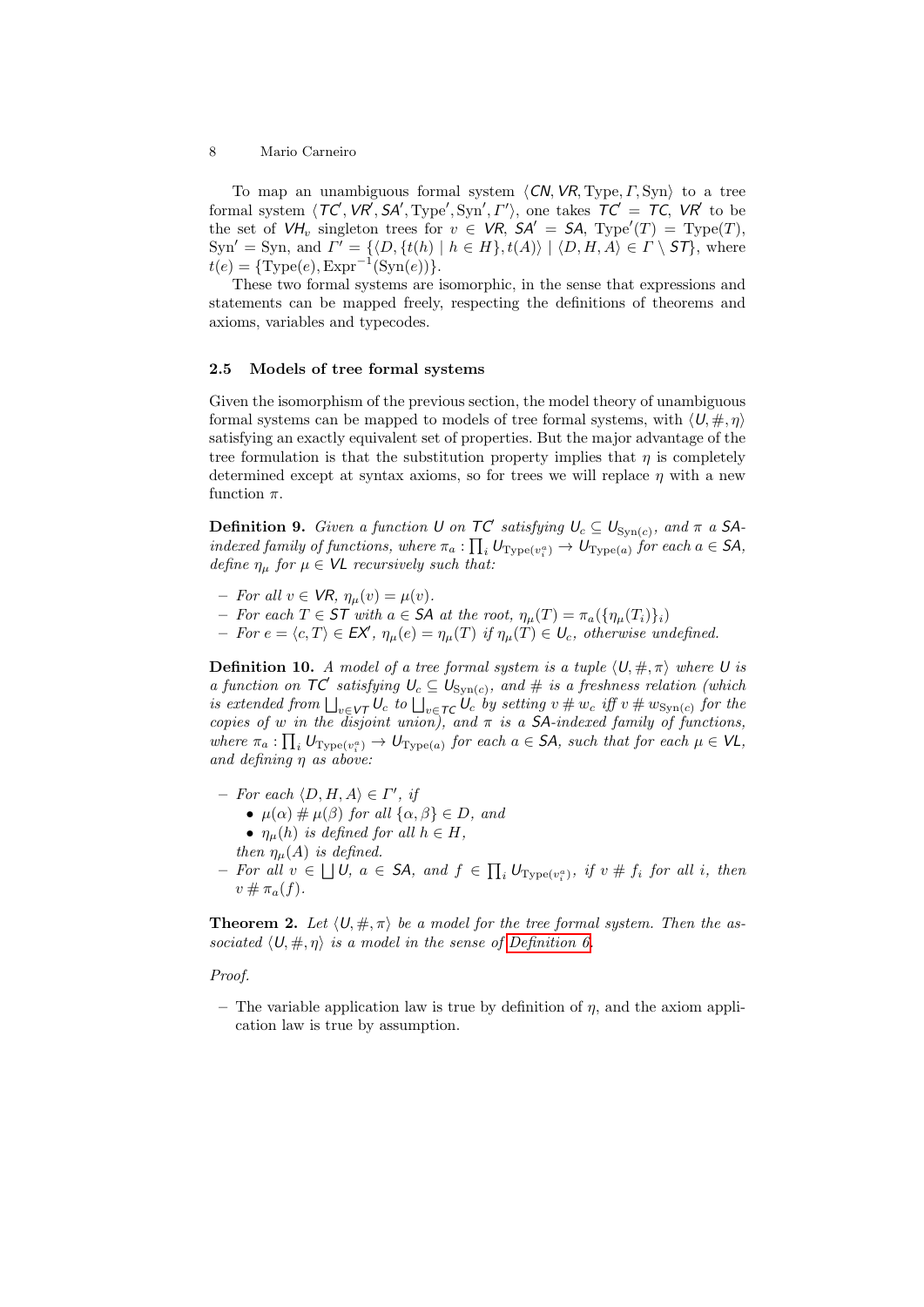– For the substitution law, suppose  $\sigma$  and  $e \in \mathbb{E} \mathbb{X}^{\prime}$  are given. We want to show that  $\eta_{\mu}(\sigma(e)) = \eta_{\sigma(\mu)}(e)$ , where  $\sigma(\mu) \in \mathsf{VL}$  is defined by  $\sigma(\mu)(v) = \eta_{\mu}(\sigma(v))$ . We show this for  $\text{Syn}(e) = \langle \text{Type}(T), T \rangle$  by induction on T. In the base case,  $T = v$  for  $v \in VT$ , so  $\eta_{\sigma(\mu)}(v) = \sigma(\mu)(v) = \eta_{\mu}(\sigma(v))$ . Otherwise let  $a \in SA$ be the root of  $T$ , so

$$
\eta_{\sigma(\mu)}(T) = \pi_a(\{\eta_{\sigma(\mu)}(T_i)\}_i) = \pi_a(\{\eta_{\mu}(\sigma(T_i))\}_i) = \eta_{\mu}(\sigma(T)).
$$

Then for  $e = \langle c, T \rangle$ , if  $\eta_{\sigma(\mu)}(T) = \eta_{\mu}(\sigma(T))$  is in  $U_c$ , then both are defined and equal, otherwise both are undefined.

- Dependence on present variables is also provable by induction; in the base case  $\eta_{\mu}(v) = \mu(v)$  only depends on  $V(v) = \{v\}$ ; and for a tree with  $a \in \mathsf{SA}$ at the root,  $\eta_{\mu}(T) = \pi_a(\{\eta_{\mu}(T_i)\}_i)$  only depends on  $\mathcal{V}(T) = \bigcup_i \mathcal{V}(T_i)$ . For  $e = \langle c, T \rangle$  this property is maintained since  $V(e) = V(T)$  and  $\eta_{\mu}(e) = \eta_{\mu}(T)$ or undefined.
- For the freshness substitution law, in the base case  $v \# \mu(v) = \eta_{\mu}(v)$ ; and for a tree with  $a \in \mathsf{SA}$  at the root, if  $v \# \mathcal{V}(T)$  then  $v \# \mathcal{V}(T_i)$  so  $v \# \eta_\mu(T_i)$  for each *i*, and then by definition  $v \# \pi_a(\{\eta_\mu(T_i)\}_i) = \eta_\mu(T)$ . For  $e = \langle c, T \rangle$  this property is maintained since  $V(e) = V(T)$  and  $\eta_{\mu}(e) = \eta_{\mu}(T)$  or undefined.  $\Box$

By the isomorphism this approach also transfers to models of unambiguous formal systems. So we are left with the conclusion that a model can be specified by its functions  $\pi_a$ , for each  $a \in S\mathcal{A}$ ; this is known in conventional model theory as the interpretation function.

### <span id="page-8-0"></span>3 Examples of models

#### <span id="page-8-1"></span>3.1 Propositional logic

We start with a model for classical propositional logic. We define:

$$
CN = \{ (, ), \rightarrow, \neg, \text{wff}, \vdash \}
$$

$$
VR = \{ \varphi, \psi, \chi, \dots \}
$$

$$
\Gamma = \{ \text{wn}, \text{wi}, \text{ax-1}, \text{ax-2}, \text{ax-3}, \text{ax-mp} \},
$$

where the axioms are

- **wn**: wff ¬*φ*  
\n- **wi**: wff (*φ* → *ψ*)  
\n- **ax**-1: ⊢ (*φ* → (*ψ* → *φ*))  
\n- **ax**-2: ⊢ ((*φ* → (*ψ* → *χ*)) → ((*φ* → *ψ*) → (*φ* → *χ*)))  
\n- **ax**-3: ⊢ ((¬*φ* → ¬*ψ*) → (*ψ* → *φ*))  
\n- **ax**-**mp**: {
$$
\vdash φ, \vdash (φ \to ψ)
$$
} implies  $\vdash ψ$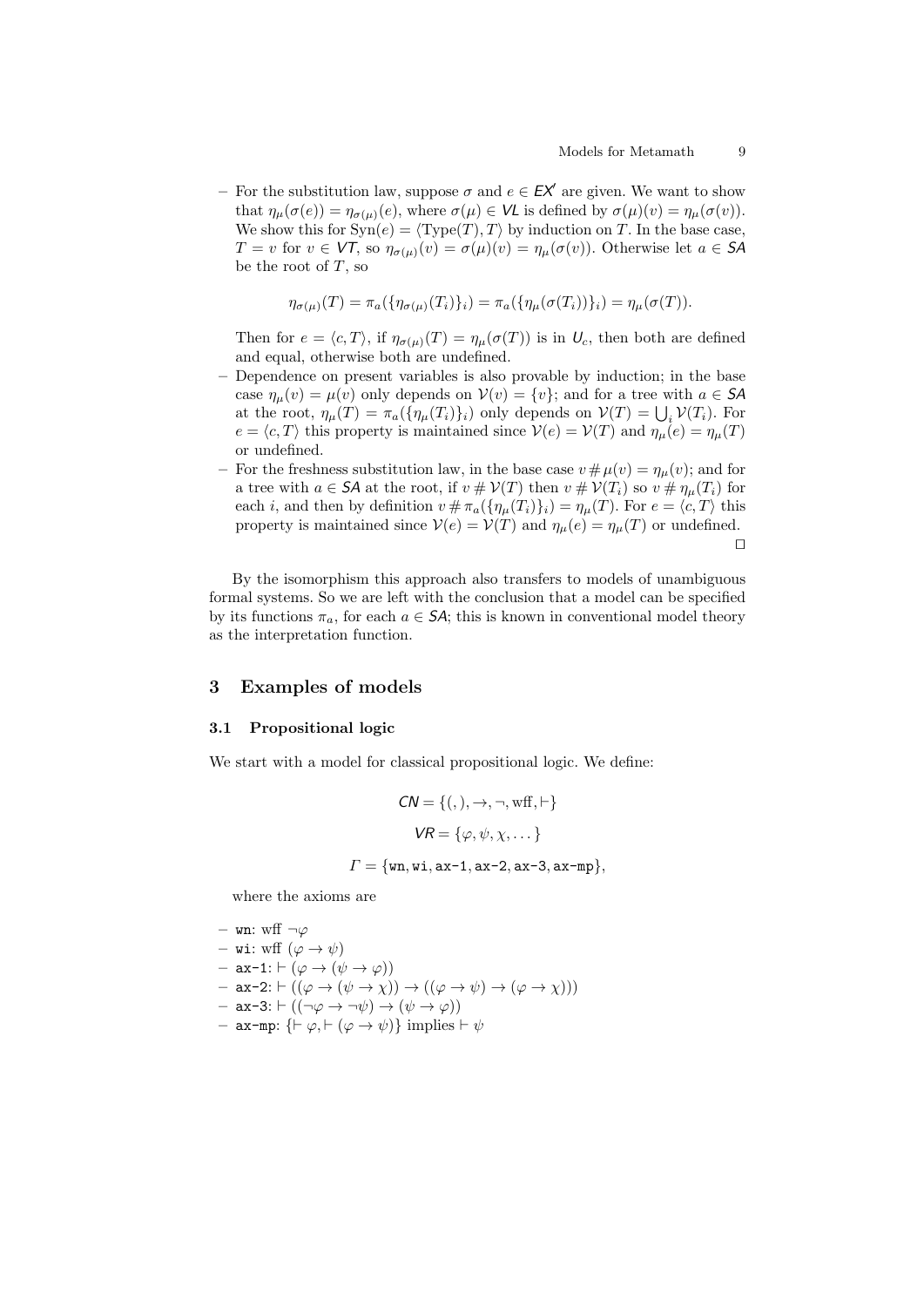Additionally,  $TC = \{ wff, \vdash \}$  and  $VT = \{ wff \}$  are implied by the preceding definition.

Although the axiom strings appear structured with infix notation, this is not required; we could just as easily have an axiom with string  $\vdash$   $\varphi$   $\rightarrow$ . That this is not the case is what makes this a grammatical formal system, with  $\text{Syn}(\text{wff}) =$  $Syn(F) = wff$ . The syntax axioms are  $SA = \{wn, wi\}$ . In fact this formal system is unambiguous, but we will not prove this here.

This formal system has a nontrivial model:

$$
U_{\text{wff}} = \text{Bool} := \{\text{T}, \text{F}\} \quad U_{\vdash} = \{\text{T}\}
$$
\n
$$
x \# y \text{ is always true}
$$
\n
$$
\pi_{\neg}(\text{F}) = \text{T}, \quad \pi_{\neg}(\text{T}) = \text{F}
$$
\n
$$
\pi_{\rightarrow}(\text{F}, \text{F}) = \text{T}, \quad \pi_{\rightarrow}(\text{T}, \text{F}) = \text{T}, \quad \pi_{\rightarrow}(\text{T}, \text{T}) = \text{T}
$$

We will write " $\alpha = T$ " simply as " $\alpha$  is true" or " $\alpha$ ", treating the elements of Bool as actual truth values in the metalogic. The  $\pi_a$  functions generate  $\eta$ as previously described, so that, for example, if  $\mu(\varphi) = T$ ,  $\mu(\psi) = F$ , then  $\eta_\mu(\text{wff }(\neg \varphi \rightarrow (\varphi \rightarrow \psi))) = \pi_\rightarrow(\pi_\neg(\texttt{T}), \pi_\rightarrow(\texttt{T}, \texttt{F})) = \pi_\rightarrow(\texttt{F}, \texttt{F}) = \texttt{T}.$ 

In order to verify that this indeed yields a model, we must check the axiom application law for each non-syntax axiom (usually called "logical axioms" in this context). By our definition of  $\eta$  given  $\pi$ ,  $\eta_{\mu}(\langle c, T \rangle)$  is defined iff  $\eta_{\mu}(\langle \text{Syn}(c), T \rangle) \in$  $U_{\text{Syn}(c)}$  (where  $\text{Syn}(c) = \text{Type}(T)$ ); in this case this translates to  $\eta_\mu(T) = T$  since  $\text{Syn}(c) = \{\vdash\}.$ 

- $-$  ax-1:  $\eta_{\mu}(\vdash (\varphi \rightarrow (\psi \rightarrow \varphi))) = \pi_{\rightarrow}(\mu_{\varphi}, \pi_{\rightarrow}(\mu_{\psi}, \mu_{\varphi})) =$  T
- $-$  ax-2:  $\pi_{\rightarrow}(\pi_{\rightarrow}(\mu_{\varphi}, \pi_{\rightarrow}(\mu_{\psi}, \mu_{\chi})), \pi_{\rightarrow}(\pi_{\rightarrow}(\mu_{\varphi}, \mu_{\psi}), \pi_{\rightarrow}(\mu_{\varphi}, \mu_{\chi}))) = T$
- ax-3: π→(π→(π¬(µϕ), π¬(µψ)), π→(µψ, µϕ)) = T
- ax-mp: If  $\mu_{\varphi}$  and  $\pi_{\rightarrow}(\mu_{\varphi}, \mu_{\psi})$  are true, then  $\mu_{\psi} = T$ .

In each case, there are a finite number of variables that range over  $\{T, F\}$  (such as  $\mu_{\varphi}, \mu_{\psi}, \mu_{\gamma}$  in the case of  $ax-3$ , so it suffices to verify that they are true under all combinations of assignments to the variables, i.e. truth table verification.

### <span id="page-9-0"></span>3.2 MIU system

Let us solve the [MU puzzle](https://en.wikipedia.org/wiki/MU_puzzle) by using a model. Hofstadter's MIU system [\[3\]](#page-16-2) is defined in Appendix D of the Metamath book [\[1\]](#page-16-0), so we will just define the model itself. We have  $TC = \{ wff, \vdash \}$  and  $VT = \{ wff \}$ , and let  $Syn(\vdash) = wff$  with  $x, y$  variables of type wff. The axioms are:

 $-$  we: wff  $-$  wM: wff xM  $-$  wI: wff  $xI$ – wU: wff  $xU$  $-$  ax:  $\vdash$  MI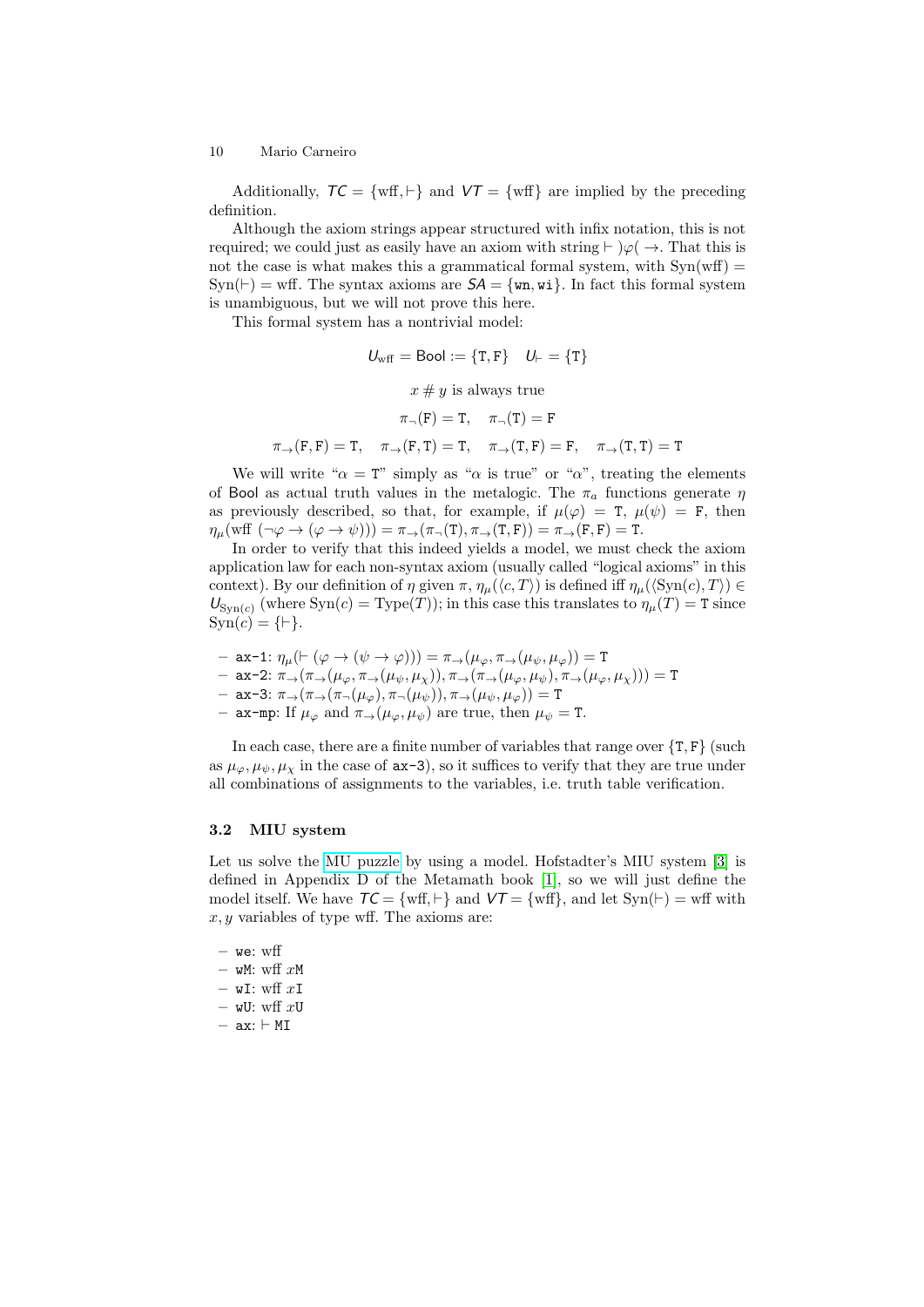–  $I = \bot : \vdash xI$  implies  $\vdash xI$ U

– II:  $\vdash$  Mx implies  $\vdash$  Mxx

– III:  $\vdash x$ IIIy implies  $\vdash x$ Uy

– IV:  $\vdash x$ UUy implies  $\vdash xy$ 

The syntax axioms are  $\{we, wM, wI, wU\}$ . Note that in we, there are no symbols after the typecode, so this says that the empty string is a valid wff. This formal system is weakly grammatical, but not grammatical, because wffs are built from the right, while axiom II contains the string  $\vdash$  Mx, which cannot be parsed as a wff. If there was a syntax axiom "wff  $xy$ ", then it would be grammatical, but not unambiguous.

In order to solve the MU puzzle, we build the relevant invariant, which is the number of I's modulo 3, into the model. Let  $U_{\text{wff}} = \{0, 1, 2\}, U_{\text{F}} = \{1, 2\},$ let  $x \# y$  be always true, and define  $\eta_{\mu}(\text{wff } e)$  to be  $\sum_i f(e_i) \text{ mod } 3$ , where  $f(v) = \mu(v)$  if v is a variable,  $f(1) = 1$ , and  $f(c) = 0$  for other constants. Let  $\eta_{\mu}(\vdash e) = \eta_{\mu}(\text{wff } e)$  when  $\eta_{\mu}(\text{wff } e) \in \{1, 2\}.$ 

Verifying that this yields a model is then equivalent to verifying that the axioms preserve the invariant, and we can deduce that MU is not provable because  $\eta_{\mu}$ ( $\vdash$  MU) is not defined for any  $\mu$ .

### 3.3 Set theory

Of course, the more interesting case is the verification that the full structure of set.mm has a nontrivial model. As the background, we need a model of ZFC set theory; let this be  $\langle M, \varepsilon \rangle$ .

The typecodes are  $TC = \{set, class, wff, \vdash\}$ , with the only non-variable typecode being  $\vdash$  and Syn( $\vdash$ ) = wff. With these definitions set.mm becomes an unambiguous formal system. (Again, the proof of unambiguity is complex and not undertaken here.) Let  $V =: U<sub>set</sub>$  be any infinite set. This is the set of variables of the "object language" over which Metamath is understood to sit; they are customarily labeled  $V = \{v_0, v_1, v_2, \dots\}$ . Note that these are not actually variables in our sense, they are constants, elements of the set  $V$ . Set variables such as  $x$  in Metamath range over elements of  $V$ .

We will need a few preliminary sets before properly defining  $U_{\text{wff}}$  and  $U_{\text{class}}$ . Take  $U_{\text{wff}} = (V \to M) \to$  Bool, that is, the set of functions from  $V \to M$  to Bool. The subset of  $U_{\text{wff}}$  corresponding to true formulas,  $U_{\vdash}$ , is the singleton  $\{\lambda f \mathsf{T}\}\$  (i.e. the constant function true). Similarly,  $\mathcal{U}'_{\text{class}} = (V \to M) \to \mathscr{P}(M)$ .

**Definition 11.** Given  $A: (V \rightarrow M) \rightarrow B$  (A is a wff or class variable) and  $W \subseteq V$ , we say A is constant outside W if for all  $f, g: V \to M$ , if  $f(v) = g(v)$ for all  $v \in W$ , then  $A(f) = A(g)$ .

We define a relation  $\#$  on the disjoint union  $V \sqcup U'_{\text{wff}} \sqcup U'_{\text{class}}$ :

- If  $x, y \in V$ , then define  $x \neq y$  iff  $x \neq y$ .
- If  $x \in V$  and  $A \in U'_{\text{class}} \sqcup U'_{\text{wff}}$ , then define  $x \# A$  if A is constant outside  $V \setminus \{x\}.$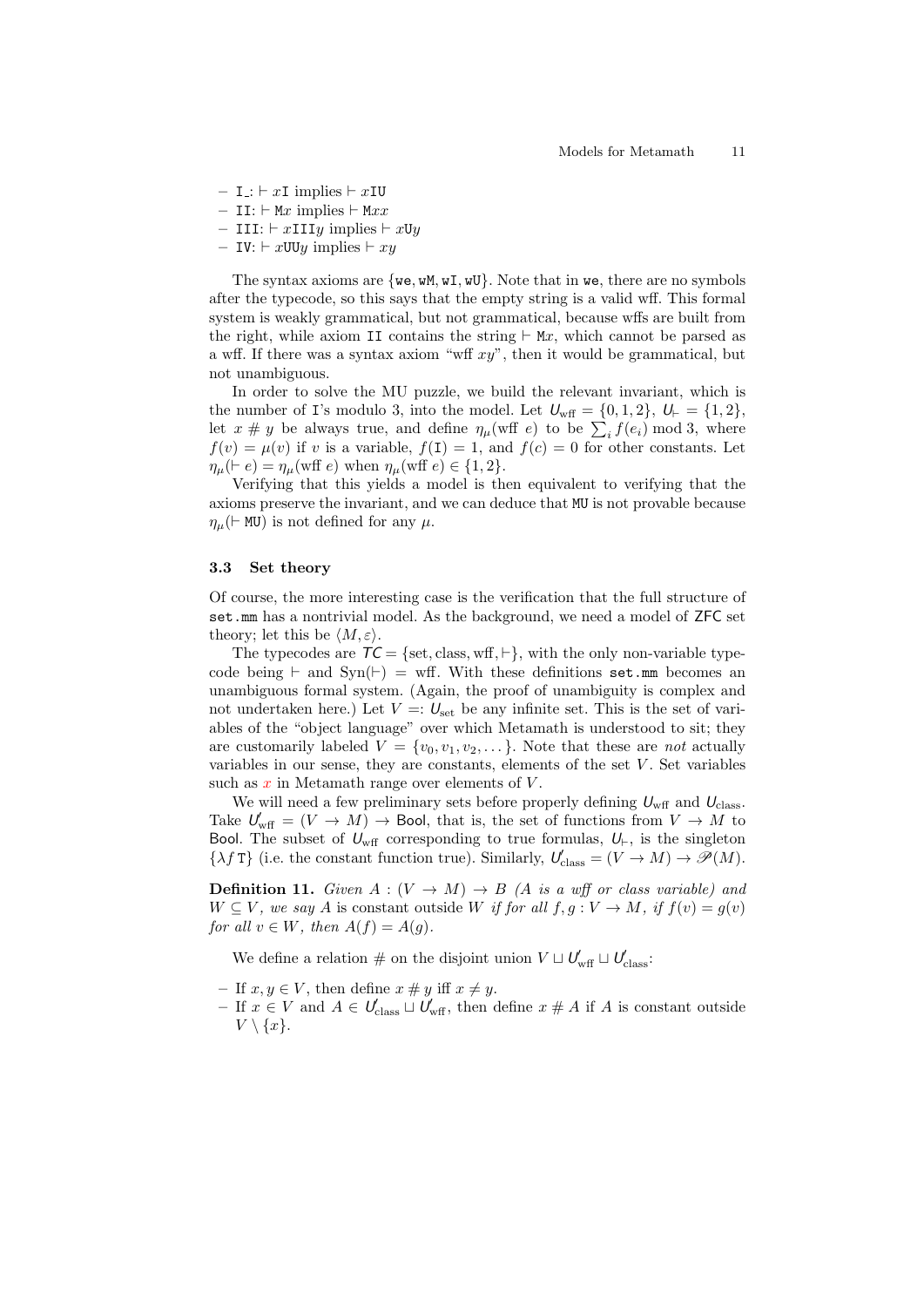- 12 Mario Carneiro
- The case  $A \# x$  when  $x \in V$  and  $A \in U_{\text{class}} \sqcup U_{\text{wff}}$  is covered by symmetry;  $x \# y$  is true for any other combination.

To define the real set  $U_{\text{wff}}$ , we take the set of  $A \in U_{\text{wff}}$  such that A is "effectively finite-dimensional", that is, A is constant outside some finite  $V' \subseteq V$ . Similarly,  $U_{\text{class}}$  is the set of effectively finite-dimensional  $A \in U'_{\text{class}}$ . There is a minimal set  $V'$  outside which A is constant; this set is called Free(A). It immediately follows from the definition that  $A \# x$  for  $x \notin \text{Free}(A)$ . We can extend the definition slightly to set variables by taking  $Free(x) = \{x\}$  when  $x \in V$ .

**Theorem 3.**  $#$  as defined above is a freshness relation.

*Proof.* Clearly  $\#$  is a symmetric relation, so we need only verify that for every  $c \in \{\text{set}, \text{wff}, \text{class}\}\$ and every finite set  $W \subseteq \mathsf{VR}$ , there is a  $v \in U_c$  with  $v \# W$ . If  $c = \text{wff}$  then take  $v = \lambda f \text{T}$ , and if  $c = \text{class}$  then take  $v = \lambda f M$ ; in each case  $v \# w$  for any  $w \in \bigsqcup U$ , so the condition is satisfied.

If c = set, then for each  $w \in U_c$  the set Free(w) is finite, as is the union  $\bigcup_{w \in W}$  Free $(w)$ . Since V is infinite by assumption, choose some  $v \in$  $V \setminus \bigcup_{w \in W} \text{Free}(w)$ ; then for  $w \in W$ ,  $v \notin \text{Free}(w)$  implies  $v \neq w$ .

**Definition 12.** For  $f: V \to M$ ,  $x \in V$  and  $m \in M$ , the function  $f[x \to m]$ :  $V \to M$  is defined by  $f(x \to m)(y) = f(y)$  for  $y \neq x$  and  $f(x \to m)(x) = m$ .

Finally, we define the  $\pi_a$  functions. By definitional elimination, we can ignore definitional syntax axioms without loss of generality.

- $-$  Take  $\pi(x) = f ∘ π'_x$ , where  $\pi'_x$  is the function called  $\pi_x$  in § [3.1,](#page-8-1) and similarly for  $\pi_{\rightarrow}(f) = f \circ \pi'_{\rightarrow}$ .
- $-\pi_{\forall}(x,\varphi)$  is the wff corresponding to  $\forall x,\varphi$  and is defined so that  $\pi_{\forall}(x,\varphi)(f)$ iff  $\varphi(f[x \to m])$  for all  $m \in M$ . (Since it comes up often, the restricted quantifier  $\forall m \in M$  will be abbreviated  $\forall_M m$ .)
- The class abstraction, cab: class  $\{x \mid \varphi\}$ , is defined so that  $\pi_{\text{cab}}(x, \varphi)(f) =$  ${m \in M \mid \varphi(f[x \to m])}.$
- The set-to-class type conversion is a syntax axiom called  $cv:$  class x. The function for this is defined so that  $\pi_{cv}(x)(f) = \{m \in M \mid m \in f(x)\}.$
- Equality of classes is defined by wceq: wff  $A = B$ , and is defined so that  $\pi_{=}(\mathcal{A},\mathcal{B})(f)$  is true iff  $\mathcal{A}(f)=\mathcal{B}(f)$ .
- We define  $\pi_{\in}(A, B)(f)$  true if  $\exists_{M} m(A(f) = \{n \in M \mid n \in m\} \wedge m \in B(f)).$

For the common case where one or both of the arguments to  $=$ ,  $\in$  are sets, we note that  $\pi_{\infty}(\pi_{\text{cv}}(x), A)(f)$  iff  $f(x) \in A(f)$ ,  $\pi_{\infty}(\pi_{\text{cv}}(x), \pi_{\text{cv}}(y))(f)$  iff  $f(x) \in$  $f(y)$ , and  $\pi=(\pi_{\text{cv}}(x), \pi_{\text{cv}}(y))(f)$  iff  $f(x) = f(y)$ . We need  $\langle M, \varepsilon \rangle$  to satisfy the extensionality axiom for this to work.

<span id="page-11-0"></span>Lemma 1 (The deduction theorem).  $\pi_{\rightarrow}(\varphi,\psi)(f)$  if and only if  $\varphi(f)$  implies  $\psi(f)$ .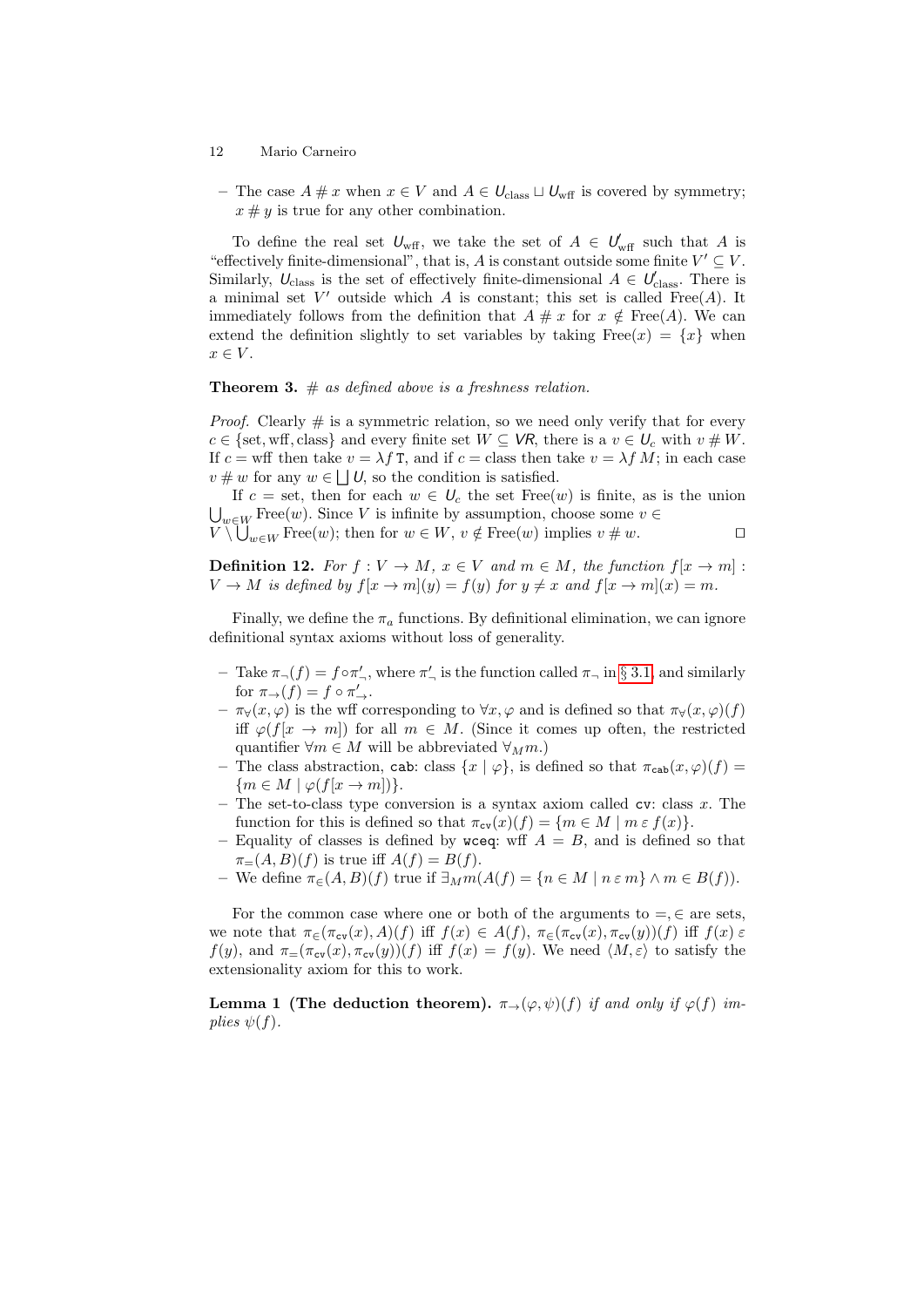*Proof.* Suppose not. Then  $\pi_{\rightarrow}(\varphi, \psi)(f) = \mathbf{F}$ , which by definition implies  $\varphi(f) = \mathbf{T}$ and  $\psi(f) = F$ , a contradiction. The converse is just  $ax-mp$  (verified by truth tables).

<span id="page-12-1"></span>Lemma 2 (The non-free predicate).  $x \# \varphi \text{ iff } \pi_{\rightarrow}(\varphi, \pi_{\forall}(x, \varphi))(f)$  is true for all f (which is also equivalent to  $\eta_{\mu}(\vdash (\varphi' \rightarrow \forall x' \varphi'))$  being defined, where  $\mu(\varphi') = \varphi$  and  $\mu(x') = x$ ).

*Proof.* By definition,  $x \# \varphi$  iff for all  $f, g: V \to M$ ,  $f(v) = g(v)$  for all  $v \neq x$ implies  $\varphi(f) = \varphi(g)$ . In this case, given f, and using the deduction theorem, if  $\varphi(f)$ , then since  $f(x \to m]$  differs from f only at  $x, \varphi(f(x \to m)) = \varphi(f)$  is true for each m, so  $\pi_{\forall}(x,\varphi)(f)$ . Thus  $\pi_{\rightarrow}(\varphi,\pi_{\forall}(x,\varphi))(f)$  by [Lemma 1.](#page-11-0) Conversely, if f, g differ only for  $v = x$ , either  $\varphi(f) = \varphi(g) = \mathbf{F}$ , or one of them (say  $\varphi(f)$ ) is true. Then by  $ax-mp$ ,  $\pi_\forall(x,\varphi)(f)$ , so taking  $m = g(x), \varphi(f[x \to g(x)]) = \varphi(g)$ is true. Hence  $\varphi(f) = \varphi(g)$ , so  $x \neq \varphi$ .

<span id="page-12-0"></span>**Theorem 4.** The tuple  $\langle U, \#, \eta \rangle$  defined via the above construction is a model for the set.mm formal system.

*Proof.* As in the baby example for propositional calculus, we must verify that  $\eta$ honors all the logical axioms. The tricky ones are the predicate calculus axioms:

- ax-1,ax-2,ax-3,ax-mp: Verification by truth tables, as in the propositional calculus example
- $-$  ax-5:  $\vdash (\forall x(\varphi \rightarrow \psi) \rightarrow (\forall x \varphi \rightarrow \forall x \psi))$ Assume  $\pi_{\forall}(x, \pi_{\rightarrow}(\varphi, \psi))(f)$  and  $\pi_{\forall}(x, \varphi)(f)$ ; then  $\varphi(f[x \rightarrow m])$  and  $\pi_{\rightarrow}(\varphi,\psi)(f[x\rightarrow m])$ , so by ax-mp,  $\psi(f[x\rightarrow m])$ . Conclude by [Lemma 1.](#page-11-0)
- ax-6:  $\vdash (\neg \forall x \varphi \rightarrow \forall x \neg \forall x \varphi)$ By [Lemma 2,](#page-12-1) this is equivalent to  $x \# \pi_{\neg}(\pi_{\forall}(x, \varphi))$ . If f, q differ only at x, then  $\pi_{\forall}(x,\varphi)(f)$  if  $\varphi(f[x \to m])$  for all m; but  $f[x \to m] = g[x \to m]$ , so  $\pi_{\forall}(x,\varphi)(f) = \pi_{\forall}(x,\varphi)(g)$  and  $\pi_{\neg}(\pi_{\forall}(x,\varphi)(f)) = \pi_{\neg}(\pi_{\forall}(x,\varphi)(g)).$
- ax-7:  $\vdash (\forall x \forall y \varphi \rightarrow \forall y \forall x \varphi)$ By [Lemma 1,](#page-11-0) assume  $\pi_{\forall}(x, \pi_{\forall}(y, \varphi))(f)$ . If  $x = y$  then this is the same as  $\pi_{\forall}(y, \pi_{\forall}(x, \varphi))(f)$ , otherwise it reduces to  $\varphi(f|x \to m|y \to n)$  for all  $m, n \in M$ , and note that  $f[x \to m][y \to n] = f[y \to n][x \to m]$ .
- ax-gen:  $\vdash$   $\varphi$  implies  $\vdash \forall x \varphi$ If  $\varphi(f)$  for all f, then set  $f := g[x \to m]$  to deduce  $\varphi(g[x \to m])$  for all m, hence  $\pi_{\forall}(x,\varphi)(q)$ .
- $-$  ax-8:  $\vdash$   $(x = y \rightarrow (x = z \rightarrow y = z))$ By [Lemma 1,](#page-11-0) assume  $\pi_=(x, y)$  and  $\pi_=(y, z)$ . Then  $f(x) = f(y) = f(z)$ , so  $\pi_-(x, z)$ .
- $-$  ax-9:  $\vdash \neg \forall x \neg x = y$

This is equivalent to  $\exists m \in M$ ,  $\pi_{=} (x, y)(f[x \to m])$ , or  $\exists m \in M$ ,  $m = f[x \to m]$  $m(y)$ . If  $x = y$ , then any  $m \in M$  will do (M is assumed nonempty because it is a model of **ZFC**), and if  $x \neq y$  then take  $m = f(y)$ .

– ax-11:  $\vdash$  ( $x = y \rightarrow (\forall y \varphi \rightarrow \forall x (x = y \rightarrow \varphi)))$ Assume  $f(x) = f(y)$  and  $\forall_M n, \varphi(f[y \to n])$ , take some  $m \in M$ , and assume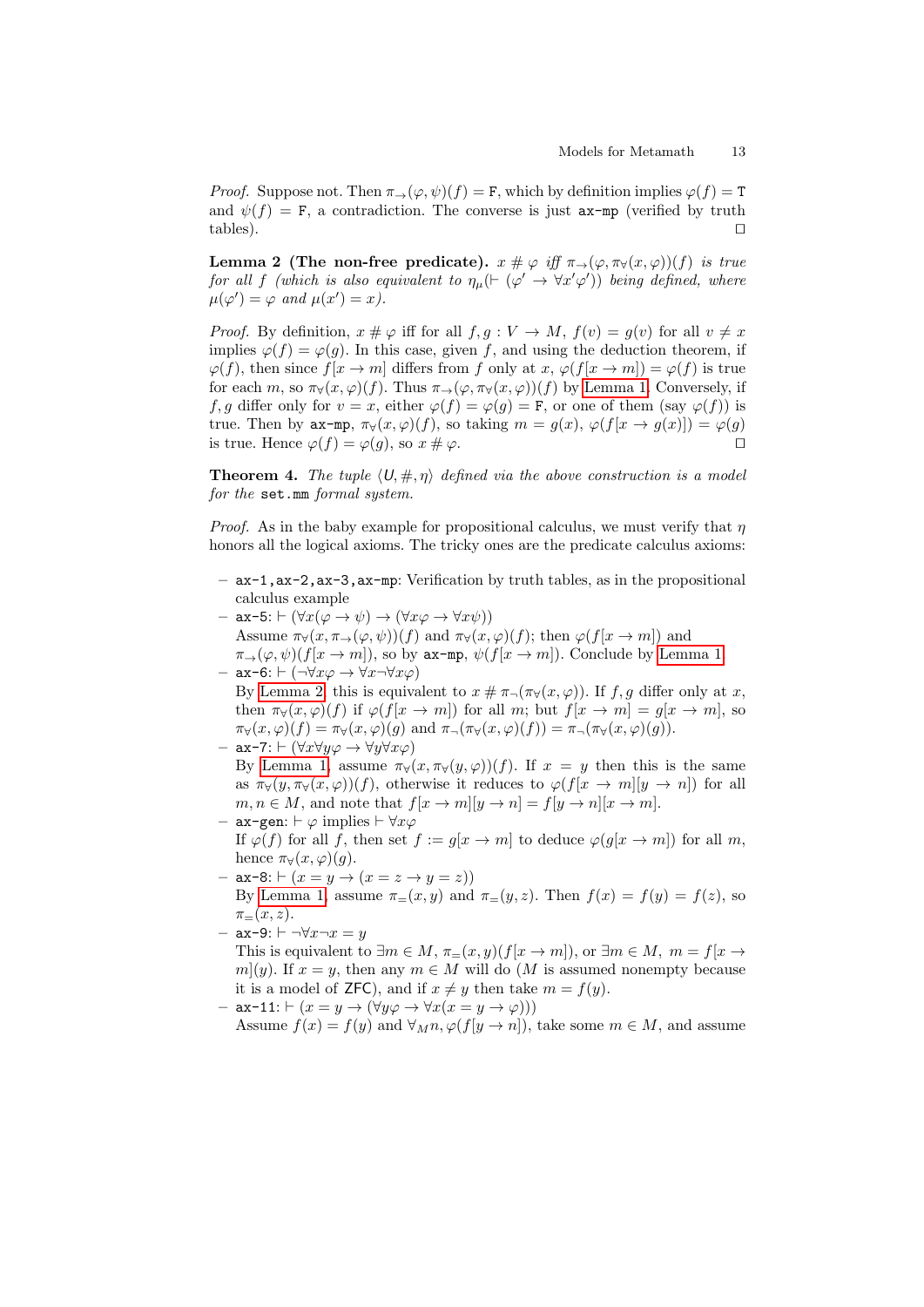$f[x \to m](x) = f[x \to m](y)$ . We want to show  $\varphi(f[x \to m])$ . If  $x = y$ , then the second hypothesis implies  $\varphi(f[y \to m]) = \varphi(f[x \to m])$ . Otherwise,  $m = f(y) = f(x)$ , so  $\varphi(f[x \rightarrow m]) = \varphi(f) = \varphi(f[y \rightarrow m])$ .  $-$  ax-12:  $\vdash (\neg x = y \rightarrow (y = z \rightarrow \forall x \ y = z))$ 

- Assume  $f(x) \neq f(y) = f(z)$ , and take  $m \in M$ . We want to show  $f(x) \rightarrow f(y)$  $m(y) = f(x \rightarrow m)(z)$ . If  $x = y$  or  $x = z$  then  $f(x) = f(y)$  or  $f(x) = f(z)$ , a contradiction, so  $f(x \to m](y) = f(y) = f(z) = f(x \to m](z)$ .
- $-$  ax-13:  $\vdash (x = y \rightarrow (x \in z \rightarrow y \in z))$ Assume  $f(x) = f(y)$  and  $f(x) \in f(z)$ ; then  $f(y) \in f(z)$ .
- ax-14:  $\vdash (x = y \rightarrow (z \in x \rightarrow z \in y))$ Assume  $f(x) = f(y)$  and  $f(z) \in f(x)$ ; then  $f(z) \in f(y)$ .
- ax−17:  $x, \varphi$  distinct implies  $\vdash$  ( $\varphi \rightarrow \forall x \varphi$ ) This is just the forward direction of [Lemma 2.](#page-12-1)

We can also verify the class axioms:

- df-clab: The left hand expression x ∈ {y | ϕ} expands to f(x) ∈ {m ∈  $M | \varphi(f[y \to m])\},\$  that is,  $\varphi(f[y \to f(x)]),\$  while the right side says  $f(y) =$  $f(x) \rightarrow \varphi(f)$  and  $\exists_M m, (f[y \rightarrow m](x) = m \wedge \varphi(f[y \rightarrow m]))$ . If  $x = y$ , the left conjunct becomes  $\varphi(f)$  and the right becomes  $\exists_M m, \varphi(f[x \to m]),$ which is provable from the other conjunct by setting  $m = f(x)$  so that  $f[x \to m] = f$ . At the same time the left expression also reduces to  $\varphi(f|x \to m])$  $f(x)| = \varphi(f)$ . If  $x \neq y$ , then  $f[y \to m](x) = f(x)$  and the right conjunct becomes  $\varphi(f[y \to f(x)])$ , and the left conjunct is provable from this since  $f(y) = f(x)$  implies  $f[y \to f(x)] = f[y \to f(y)] = f$ , so both sides are equivalent to  $\varphi(f[y \to f(x)]).$
- df-clel: We want to show that  $\pi_{\epsilon}(A, B)(f)$  iff there is an m such that  ${n \mid n \in m} = A(f[x \to m])$  and  $m \in B(f[x \to m])$ , which matches our definition after replacing  $A(f[x \to m]) = A(f)$  and  $B(f[x \to m]) = B(f)$ , since  $x \# A$  and  $x \# B$ .
- df-cleq: (This has an extra hypothesis ax-ext which is already built into our model.) We want to show that  $\pi_=(A, B)(f)$  iff for all  $m, m \in A(f|x \to a)$  $m$ )  $\leftrightarrow$   $m \in B(f[x \to m])$ . We are also assuming  $x \# A$  and  $x \# B$  in this axiom, so this reduces to  $m \in A(f) \leftrightarrow m \in B(f)$ , or (using extensionality in the metalanguage)  $A(f) = B(f)$ , which is the definition of  $\pi_{=} (A, B)(f)$ .

The "true" axioms of set theory are all phrased in terms of only  $=$ ,  $\in$ , and so factor straight through to axioms in  $\langle M, \varepsilon \rangle$ :

– ax-ext (Axiom of Extensionality): The original expression is

$$
\pi_{\rightarrow}(\pi_{\forall}(z,\pi_{\text{wb}}(\pi_{\in}(z,x),\pi_{\in}(z,y))),\pi_{=}(x,y))(f),
$$

which simplifies, according to the definitions, to  $\forall_M m(m \epsilon f(x) \leftrightarrow m \epsilon f(y)) \rightarrow$  $f(x) = f(y)$ , for all f. With a change of variables this is equivalent to

$$
\forall_M x \forall_M y \forall_M z (z \in x \leftrightarrow z \in y) \rightarrow x = y,
$$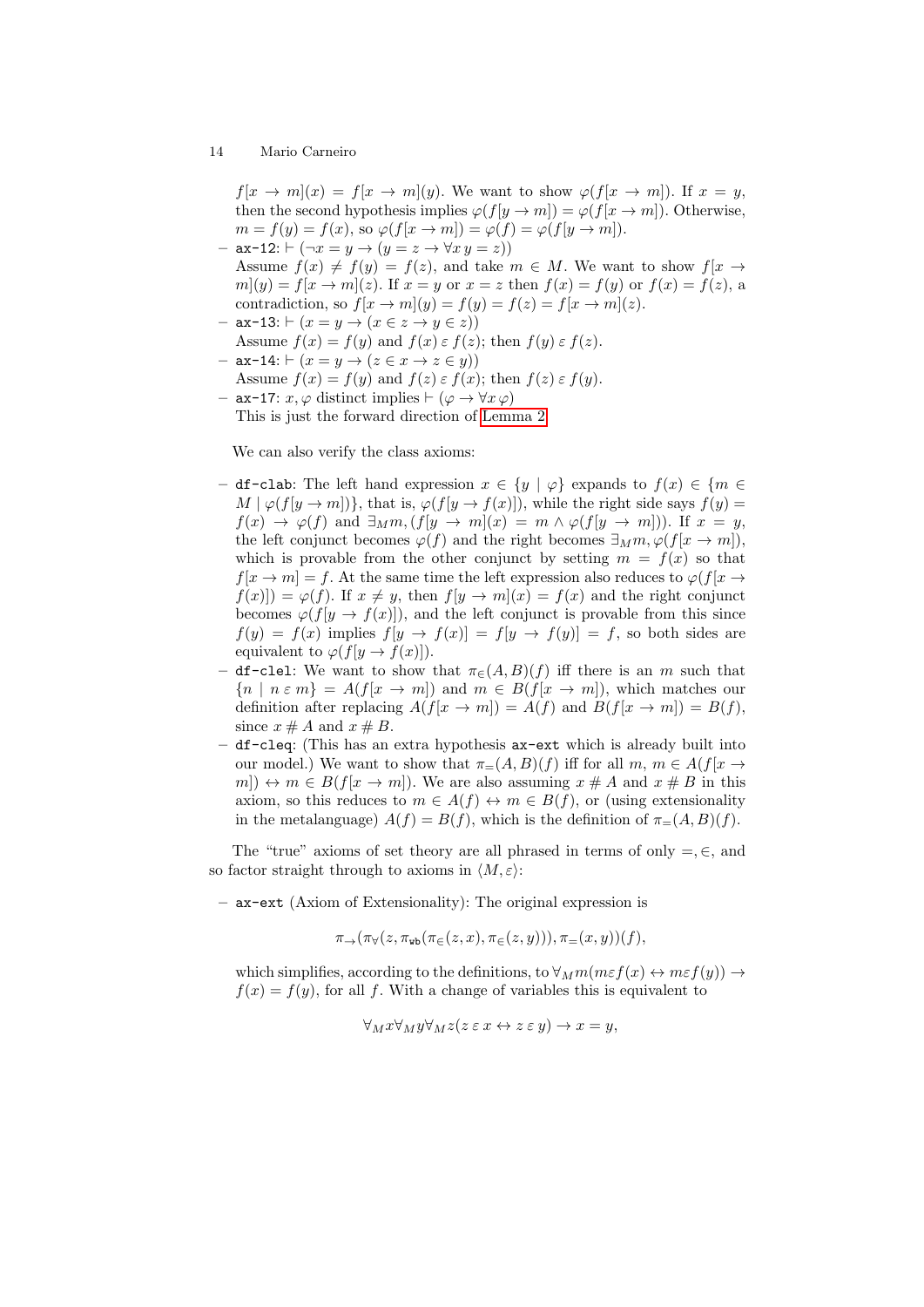exactly the same as the original universally quantified Metamath formula, but with  $\varepsilon$  in place of  $\in$  and  $\forall_M$  instead of  $\forall$ . Since the other axiom expressions are long and the process is similar, I will only quote the final equivalent form after reduction.

– ax-pow (Axiom of Power sets): Equivalent to:

$$
\forall_M x \exists_M y \forall_M z (\forall_M w (w \in z \to w \in x) \to z \in y)
$$

– ax-un (Axiom of Union): Equivalent to:

 $\forall_M x \exists_M y \forall_M z (\exists_M w (z \in w \land w \in x) \rightarrow z \in y)$ 

– ax-reg (Axiom of Regularity): Equivalent to:

$$
\forall_M x (\exists_M y, y \in x \to \exists_M y (y \in x \land \forall_M z (z \in y \to \neg z \in x)))
$$

– ax-inf (Axiom of Infinity): Equivalent to:

$$
\forall_M x \exists_M y (x \in y \land \forall_M z (z \in y \to \exists_M w (z \in w \land w \in y)))
$$

– ax-ac (Axiom of Choice): Equivalent to:

$$
\forall_M x \exists_M y \forall_M z \forall_M w ((z \in w \land w \in x) \rightarrow
$$
  

$$
\exists_M v \forall_M u (\exists_M t (u \in w \land w \in t \land u \in t \land t \in y) \leftrightarrow u = v))
$$

– ax-rep: This one is more complicated than the others because it contains a wff metavariable. It is equivalent to: for all binary relations  $\varphi \subseteq M^2$ :

$$
\forall_M w \exists_M y \forall_M z (\varphi(w, z) \to z = y) \to \exists_M y \forall_M z (z \in y \leftrightarrow \exists_M w (w \in x \land \varphi(w, z))).
$$

To show the Metamath form of the axiom from this one, given  $\varphi' \in U_{\text{wff}}$ and  $f: V \to M$ , define  $\varphi(w, z) \leftrightarrow \forall_M t, \varphi'(f[w' \to w][y' \to t][z' \to z])$ , and apply the stated form of the axiom.

$$
\qquad \qquad \Box
$$

Thus if ZFC has a model, so does set.mm.

## <span id="page-14-0"></span>4 Applications of Metamath models

### <span id="page-14-1"></span>4.1 Independence proofs

We conclude with a few applications of the "model" concept. The primary application of a model is for showing that statements are not provable, because any provable statement must be true in the model. (The converse is not usually true.) This extends to showing that a system is consistent, because any nontrivial model has unprovable statements (and in a logic containing the principle of explosion  $\vdash (\varphi \rightarrow (\neg \varphi \rightarrow \psi))$ , this implies that there is no provable statement whose negation is also provable). But it can also be applied for independence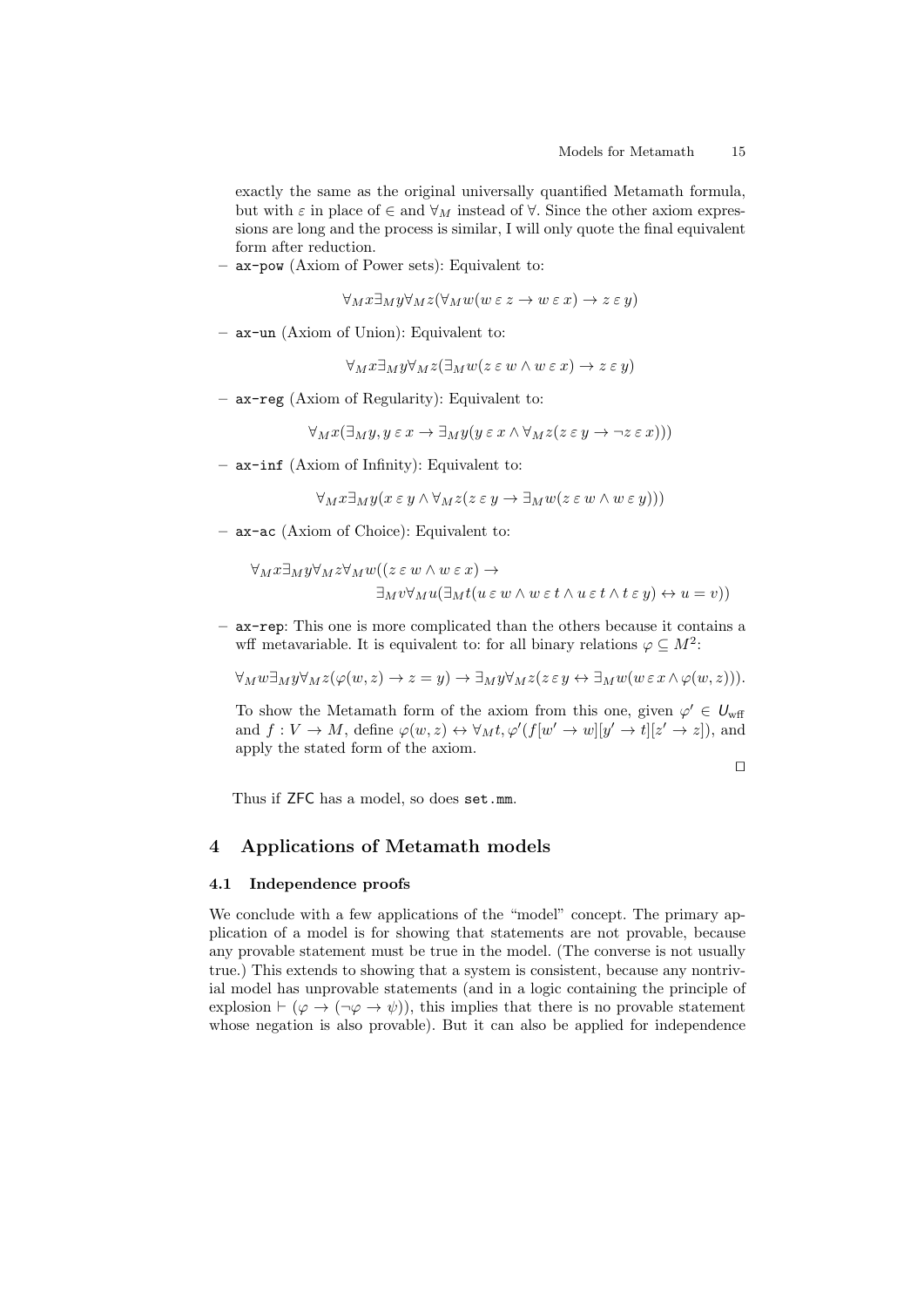proofs, by constructing a (necessarily nonstandard) model of all statements except the target statement.

For an easy example, if we change the definition of our model of propositional calculus so that instead  $\pi(\text{T}) = \pi(\text{F}) = \text{T}$ , we would have a new model that still satisfies  $ax-1$ ,  $ax-2$ , and  $ax-mp$  (because they do not involve  $\neg$ ), but violates ax-3. If we take  $\mu_{\varphi} = F$  and  $\mu_{\psi} = T$ , we get

$$
\eta_{\mu}(\text{wff }((\neg \varphi \to \neg \psi) \to (\psi \to \phi))) = \pi_{\to}(\pi_{\to}(\pi_{\to}(\mu_{\varphi}), \pi_{\to}(\mu_{\psi})), \pi_{\to}(\mu_{\psi}, \mu_{\varphi}))
$$
  
=  $\pi_{\to}(\pi_{\to}(\mathbf{T}, \mathbf{T}), \pi_{\to}(\mathbf{T}, \mathbf{F}))$   
=  $\pi_{\to}(\mathbf{T}, \mathbf{F}) = \mathbf{F},$ 

so  $\eta_{\mu}(\vdash ((\neg \varphi \rightarrow \neg \psi) \rightarrow (\psi \rightarrow \phi)))$  is not defined. Thus this shows that  $ax-3$  is not provable from  $ax-1$ ,  $ax-2$ ,  $ax-mp$  and the syntax axioms alone (although this should not come as a surprise since none of the other axioms use the  $\neg$  symbol).

### <span id="page-15-0"></span>4.2 Gödel's completeness theorem

One important construction that can be done for any arbitrary (string-based) model is to use a formal system as a model of itself. This model will have the property that the theorems (with no hypotheses) are the only statements that are true in the model, leading to an analogue of Gödel's completeness theorem for statements with no hypotheses and all variables distinct. It is also the "original" model of Metamath, from which the terminology "disjoint variable condition" and the "meta" in Metamath are derived.

Given a formal system  $\langle CN, VR, Type, I \rangle$ , choose some set  $VR'$ , with types for each variable, such that  $\{v \in \mathsf{VR'} \mid \text{Type}(v) = c\}$  is infinite for each  $c \in \mathsf{VT}$ . (It is possible to use  $\mathsf{VR}' = \mathsf{VR}$  here, provided that  $\mathsf{VR}$  satisfies this condition, but it is also helpful to distinguish the two "levels" of variable in the contruction.) Using  $CN = CN$ , define  $EX'$  analogously with the new sets. We will call formulas in  $EX'$  the "object level" and those in  $EX$  the "meta level".

We also define a substitution  $\sigma : EX \to EX'$  in the same way as § [2.1.8.](#page-2-1) Here variables of the meta level are substituted with expressions in the object level.

We can build another formal system at the object level, where  $\langle D', H', A' \rangle \in$  $\Gamma'$  if there is some  $\langle D, H, A \rangle \in \Gamma$  and a substitution σ : **EX** → **EX'** such that  $\forall v \in \mathcal{VR}, \sigma(v) \in \mathcal{VR}'$  ( $\sigma$  substitutes variables for variables) and  $\sigma(v) \neq \sigma(w)$ for each  $\{v, w\} \in D$ , and  $D' = D\mathcal{V}$  (all variables are distinct),  $H' = \sigma(H)$  and  $A' = \sigma(A)$ . This new formal system differs from the original one only in having a different set of variables.

<span id="page-15-1"></span>**Theorem 5.** Let  $A \in \mathcal{U}_c$  if there is some theorem  $\langle D, \emptyset, A \rangle$  in the object level formal system with  $Type(A) = c$ , define  $e \neq e'$  when  $V(e) \cap V(e') = \emptyset$ , and let  $\eta_{\mu}$  be the unique substitution  $EX \to EX'$  satisfying  $\eta_{\mu}(VH_v) = \mu(v)$ , restricted to the e such that  $\eta_{\mu}(e) \in U_{Type(e)}$ . Then  $\langle U, \#, \eta \rangle$  is a model for the meta level formal system  $\langle CN, VR, Type, \Gamma \rangle$ .

Proof.